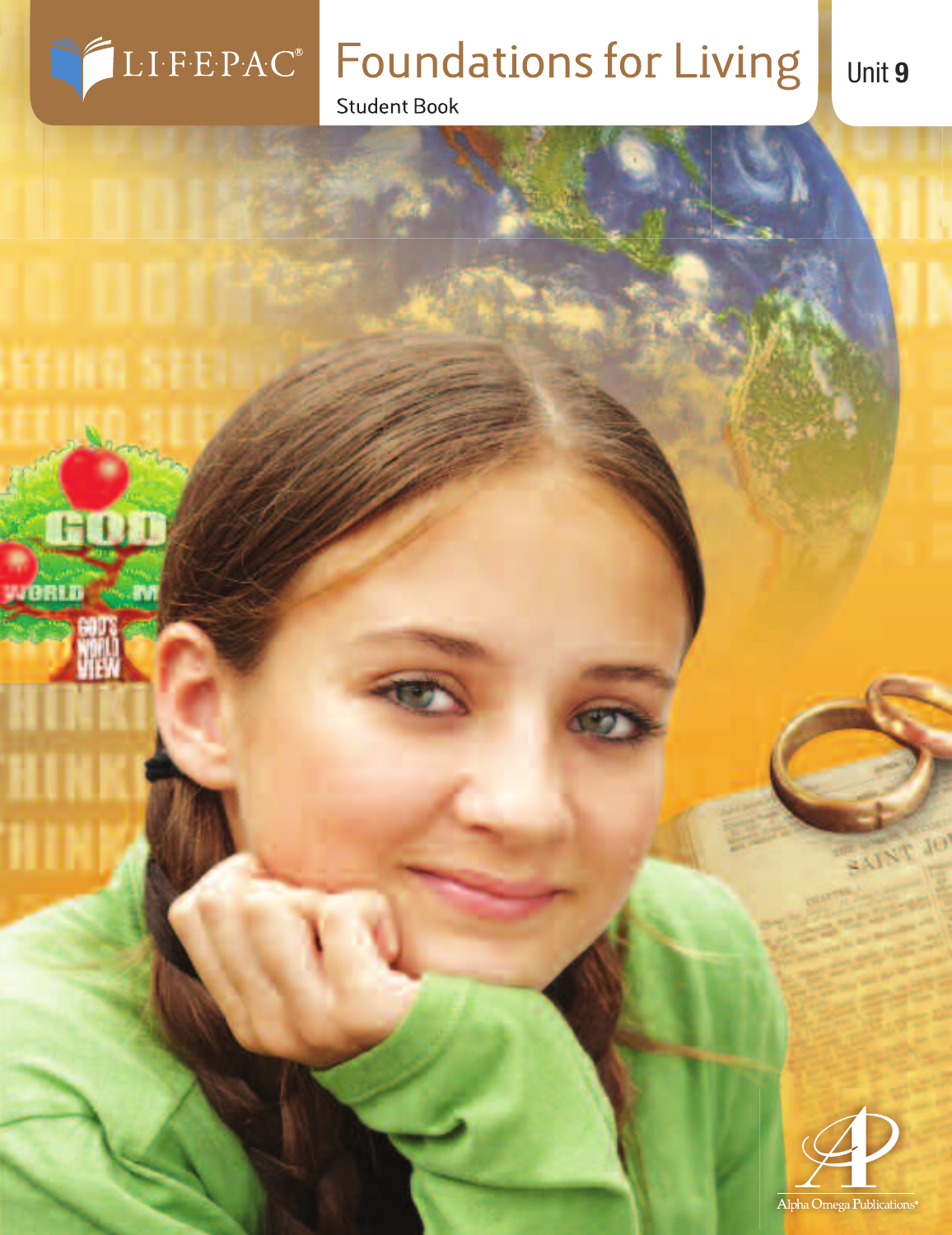# **art, music, and Politics**

|                                             | ii.                      |
|---------------------------------------------|--------------------------|
|                                             |                          |
| <b>I. A CHRISTIAN WORLDVIEW IN THE ARTS</b> |                          |
|                                             | $\overline{\mathcal{A}}$ |
|                                             | $\mathsf{L}$             |
|                                             | 4                        |
| <b>A CHRISTIAN WORLDVIEW IN POLITICS</b>    | 19                       |
|                                             | 9                        |
|                                             | 25                       |
| <b>GLOSSARY</b>                             |                          |
| <b>RECOMMENDED RESOURCES</b>                |                          |

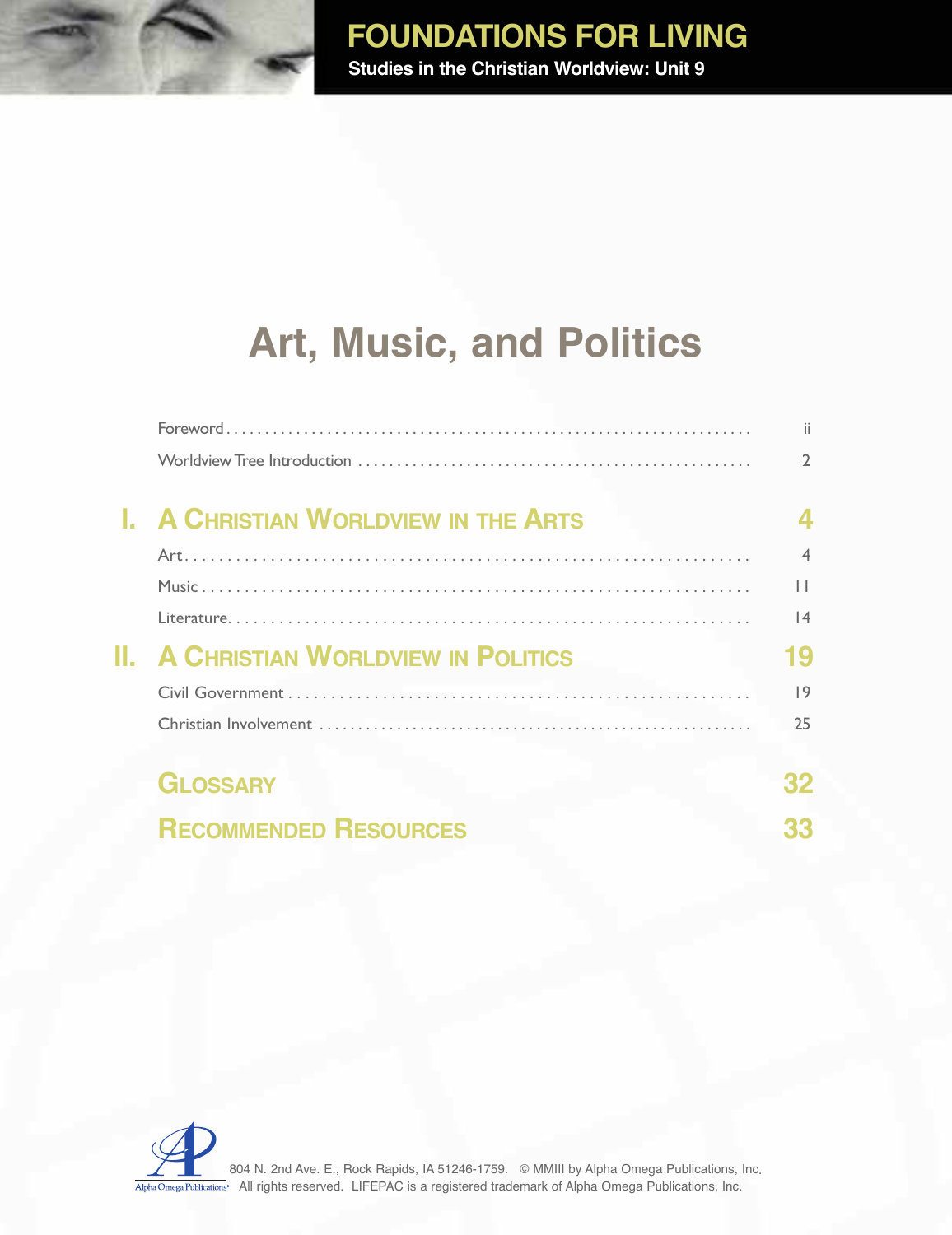#### **Author: Douglas B. Mills,Th.M., Ph.D.**

Editors: Maynard C. Mostrom, B.A., M.Div, S.T.M. Peggy L.Warwick, B.A. Jennifer L. Davis, B.S.

Art Director: Greg L. Osborne,A.A.

Illustrator: David M. Rabbitte, A.A.

Layout and Graphics:

Kyle R. Bennett,A.S.

*All Scripture quotations are taken from the King James Version of the Bible.*

*All trademarks and/or service marks referenced in this material are the property of their respective owners.Alpha Omega Publications, Inc. makes no claim of ownership to any trademarks and/or service marks other than their own and their affiliates', and makes no claim of affiliation to any companies whose trademarks may be listed in this material, other than their own.*

*Cover: Earth photo courtesy of NASA*

*Images of Martin Luther, Isaac Watts, and John Bunyan courtesy of Christian Theological Seminary*

#### **Foreword**

*Foundations for Living* is a ten-unit elective for high school students, providing the biblical basis and historical development of the Christian worldview. Fundamental truths and principles from the Bible are used to apply the Christian worldview to a range of contemporary issues from family life to art, music, and politics.

Gathering all of a student's education into a unified whole, this course assists contemporary teenagers in recognizing the value of Christian truth. As teenagers discern the differences between Christian and non-Christian worldviews, they will be better equipped for their new adventures in life beyond high school.

*Foundations for Living* contains the following units.The specific unit you will be studying next is highlighted below.

- Unit  $1 -$  What Is a Biblical Worldview?
- Unit 2 Presuppositions
- Unit 3 The Doctrines of the Bible
- Unit 4 God's Creation
- Unit 5 The Family
- Unit 6 The Bible and Marriage
- Unit 7 Dating to Matrimony
- Unit 8 Christian Education
- Unit 9 Art, Music, and Politics
- Unit 10 Putting It All Together

**NOTE:** All vocabulary words appear in **boldface** print the first time they are used in the text. If you are unsure of the meaning when you are reading, study the definitions given in the Glossary.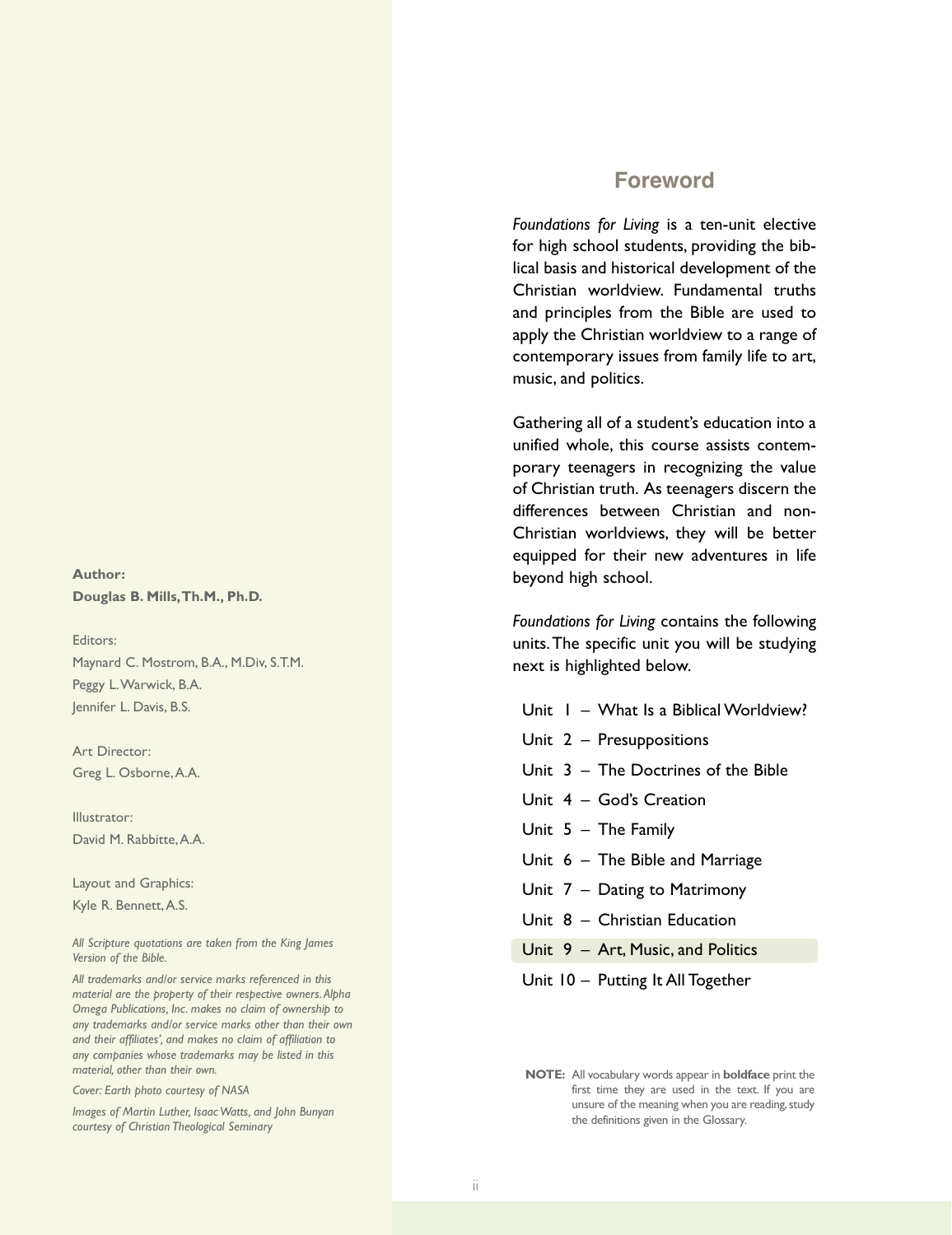## **art, music, and Politics**

This unit is divided into two major parts. The first focuses on the fine arts—music, art, and literature. This is a topic with which everyone is involved to some degree. At this point in your life, you are developing many of your own tastes and interests. You may have already noticed that some of your preferences are different from those of your parents and others that are older than you. You are probably also aware that music and art vary from culture to culture. Such differences range from subtle to extreme. Subtle differences exist between certain styles of music within our culture, while extreme differences exist between western music and art and music and art from other parts of the world. Is personal taste the only guide we have for developing our own preferences? Is there a guide for determining good art and music from bad, in the moral sense of *those words? Does the Bible address this subject?*

The second part of this unit discusses politics. All people on earth are affected by the politics of their own country, as well as those of other countries in the world. Our laws, rights, freedoms, economy, and our entire culture are affected by the *politics of our nation. In the United States, elected officials most often determine such matters.*

Some of you may already be of legal voting age. Others soon will be. What is our part in the political process of our culture? When we go to the polls to vote, how do we know which candidate to select? How do we know if our government officials are doing a good job? When we read the newspaper or watch a news broadcast informing us of recent political activ*ities, how do we know if they are good or bad? Does Scripture address such issues?*

In previous units, you learned that the Bible addresses every area of life. When one has a biblical worldview, she/he views the arts and politics according to what Scripture teaches. This is difficult for many, including Christians, because these two topics seem so "worldly." Many people believe that religion, art, and politics are three totally distinct issues. They believe that it is possible to have certain religious principles but that these principles have nothing to do with the arts or with politics. However, quite the opposite is true. People of similar religious convictions tend to have similar opinions about art and politics. This does not mean they will have the same taste in art and music, or that they will necessarily vote for the same *candidate, but their reasoning concerning the arts and politics will be very similar.*



#### **the Worldviews Presented in this Unit**

#### **objectives**

**Read these objectives.** The objectives tell you what you should be able to do when you have successfully completed this LIFEPAC®.

When you complete this LIFEPAC, you should be able to:

- Recognize the effects of art on society.
- Appraise art according to scriptural guidelines.
- Learn what Scripture says about our political responsibilities.
- Determine how we can be most effective politically.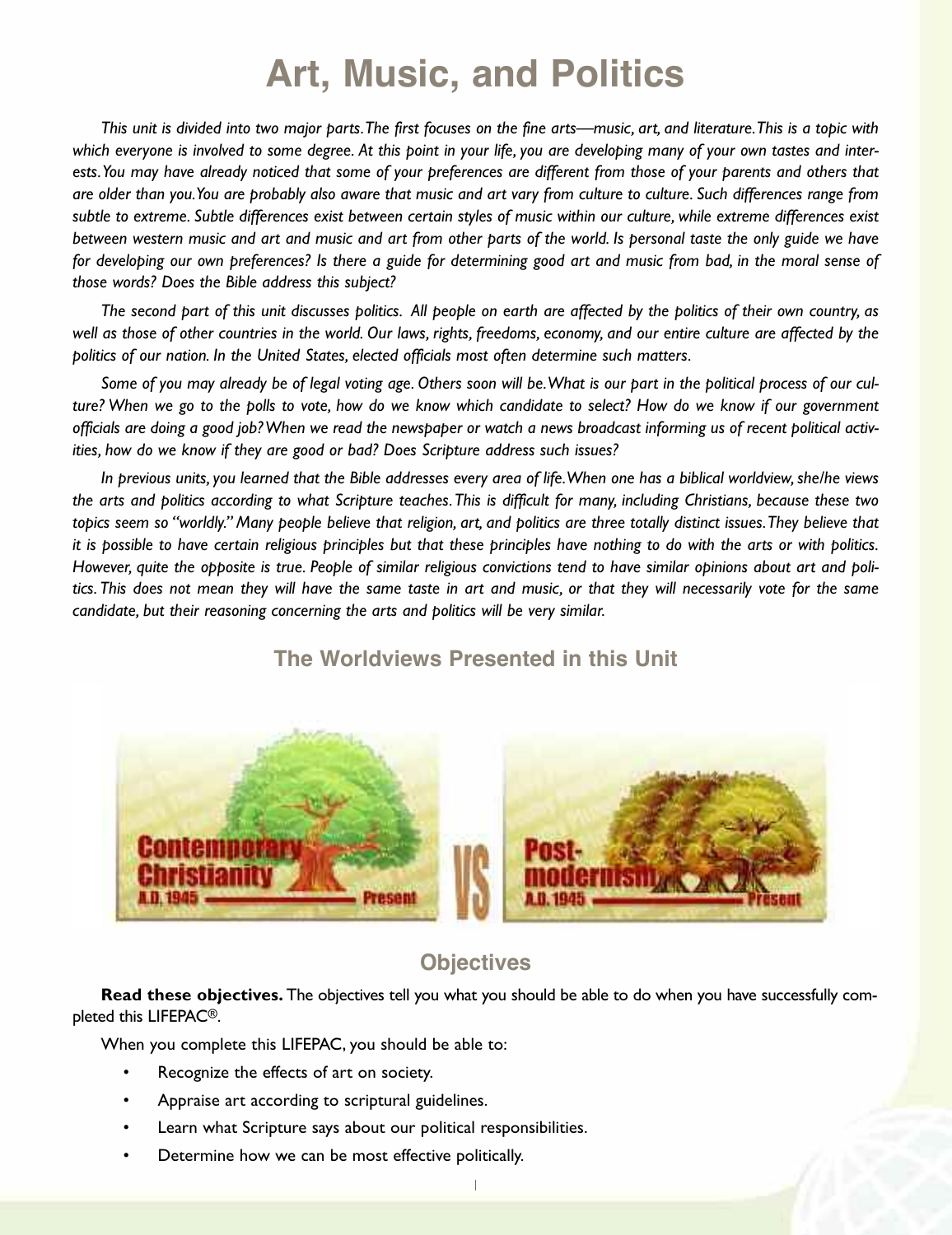# **The Worldview Tree**

efore you read your first section, we would like to introduce you to the "Worldview Tree," a recurring visual metaphor that will unify and explain the entire curriculum. It teaches that our actions do not occur randomly; rather, they are the natural results of our beliefs and presuppositions.Therefore, what efore you read your first section, we would like to introduce you to the "Worldview Tree," a recurring visual metaphor that will unify and explain the entire curriculum. It teaches that our actions do not occur randomly; r

The Worldview Tree illustrates how a **culture** develops within a particular **civilization**.This process begins in the soil with **presuppositions**, which move up a root system into the trunk of the tree. Once above ground, the **worldview** affects one's perspectives on life and directs one's choices.These choices manifest themselves in a variety of activities, which are repeated over time as an ongoing **heritage**, passed from one generation to the next.

There are four successive steps that lead to a developed culture.The first step is **believing**, followed by **thinking** (or, in the case of Postmodernism, **feeling**).The process moves to **seeing**, and this leads through choices to **doing**.These steps of human progress illustrate how internal ideas lead to external actions.

Each time a Worldview Tree is displayed, its structure remains essentially the same, while its content follows the information in each unit and is represented by the **roots** (boxes in the lower portion of the ground) and the **fruit** (which are located on or near the tree).This content demonstrates how a variety of topics all follow a similar path of development from foundational beliefs (roots) to behavior (fruit).

There are two basic worldviews, God's and Man's. **God's Worldview** is depicted with bright green leaves and healthy red fruit. **Man'sWorldview** is depicted with dull brown leaves and decaying purple fruit.Within **Man's Worldview,** there are two variations: a single tree represents a single worldview and multiple trees represent a plurality of sub-worldviews (as with Postmodernism, which will begin in Unit 4). Each Worldview Tree asks a thought-provoking question and provides space for your answer.

Historically, these two worldviews (God's and Man's) developed over four periods of time as depicted in the pullout chart and provide a picture of the ongoing differences between the Christian and non-Christian perspectives on the origin, history and destiny of humanity.

## **WorLdvieW tree LoCationS**

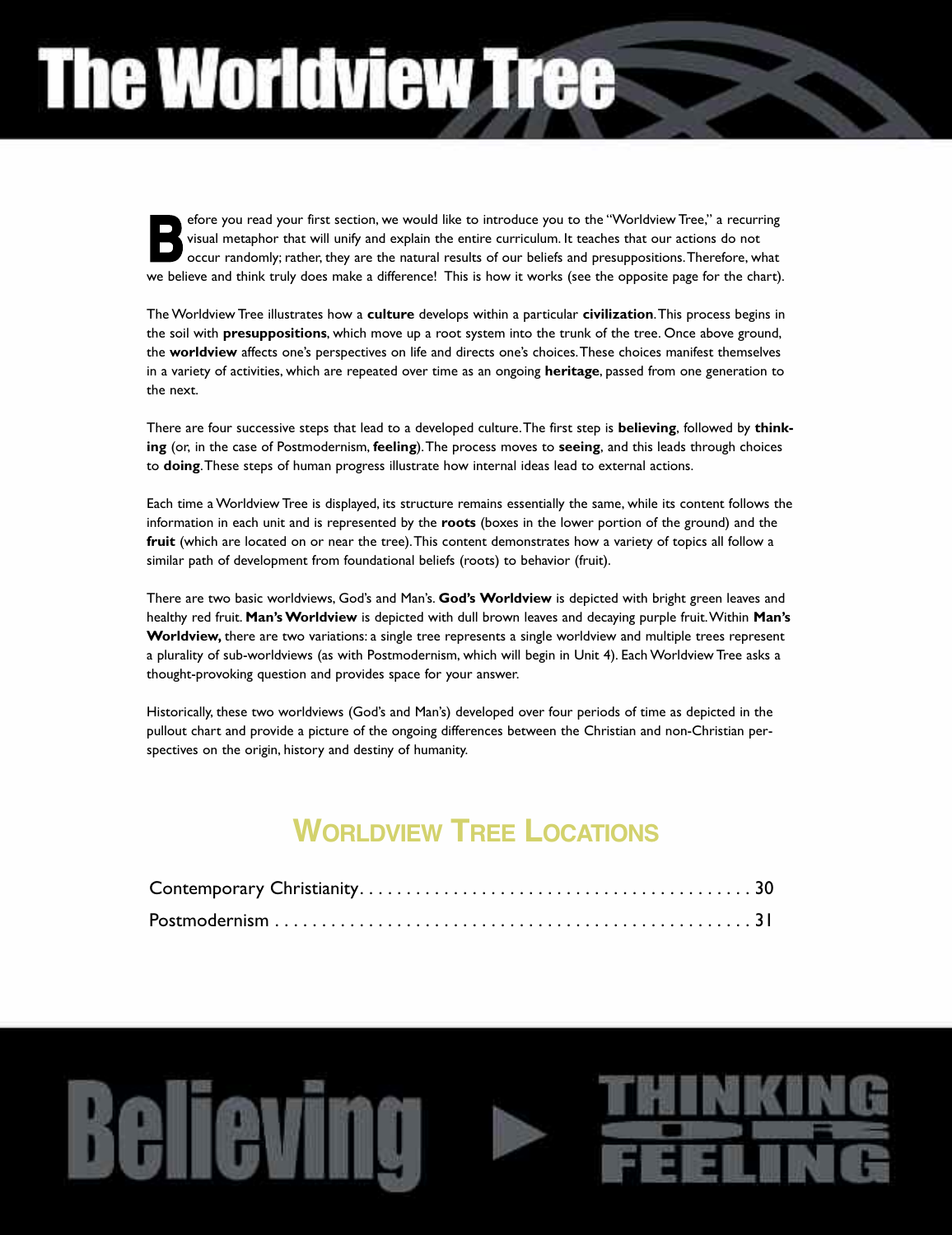





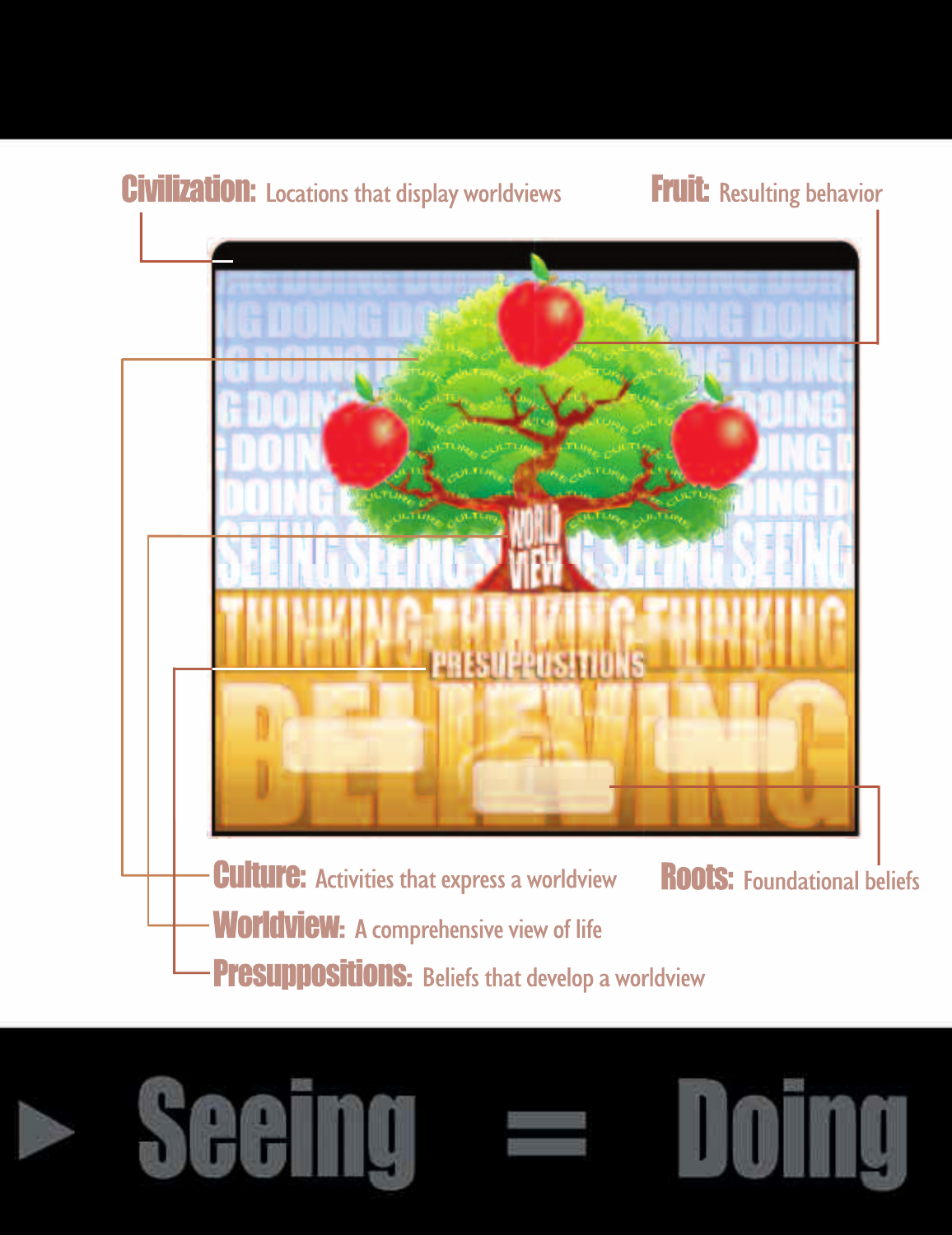### **i. a ChriStian WorLdvieW in the artS**

#### **art**

**What is Art?** Rather than continuing to use the phrase *art and music*, we will use only the word *art* or the phrase *the arts*. Our use of this word will include fine arts (painting, sculpture, etc.), entertainment arts (**literature**, movies, television, etc.), and music (lyrics, instruments, rhythms, etc). **Art**, as used in this unit, is the skillful and systematic arrangement or adaptation of means for the attainment of some end; the embodiment of thoughts in sensuous forms, as in pictures, statues, music, or speech.

An **artist** is one who is skilled in art or who makes a profession of any of the arts. Artists include persons such as painters, sculptors, actors, writers, poets, musicians, and singers. In their profession or skill, they produce works of art that often stimulate our senses. Some of their works may be considered beautiful, some excitable, and some tragic.

Art has the ability to move us emotionally in many directions. Art is seen and heard all around us. It is used to entertain and to promote.Whether art is good or bad is often difficult to determine because it has much to do with the preferences of the beholder. In other words, one person may think a painting or piece of music is good while another believes it is not.

In order to understand the biblical view of art, we must consider its purpose—what is an artist's intent, and what is the reason the art is enjoyed?We must also consider the nature of art.We must go beyond the simple fact that art is something to look at or listen to, and examine why we look and listen, as well as what thoughts or emotions are aroused by the art.

In essence, art is a reflection or a symbol. A painting or a sculpture is a reflection of what it represents. In other words, a painting of a mountain range is not actually the mountain range, rather its representation. A piece of music is not a mood, but rather a reflection of the musician's mood or an attempt of the musician to create a mood. A piece of literature is not reality, but rather a representation of reality or, in fiction, the imagination and fabrication of a situation that does not really exist.Works of art, whether paintings, sculptures, songs, or literature, are representations or symbols.

These representations affect us because they bring to mind a particular reality. A song is not peace, anger, or love, but it can cause us to feel peaceful, angry, or loving.Visual arts cause us to recall places we have been or places we would like to go.Whether fiction or non-fiction, pieces of literature tell stories of events.We read the story and picture the events in our minds.The stories arouse opinions and emotions. Again, works of art are symbols or representations.



**It is important to distinguish between symbol and reality**

You will recall from previous units that man was created in the "image and likeness" of God.We also are representations of God.We are not gods, but we are to display or reflect something of what God is like.You will also recall that according to the first chapter of Romans, nature reflects some of the attributes of God. Nature is not God; however, by looking at nature, we see something of what God is like. In this way, art is similar—it provides an idea of what the real thing is like. It represents something real, whether an emotion, a scene, or a story. It is not the real thing, but it represents the real thing.

As humans, our "image and likeness" has been blemished by sin. Unless we have been redeemed by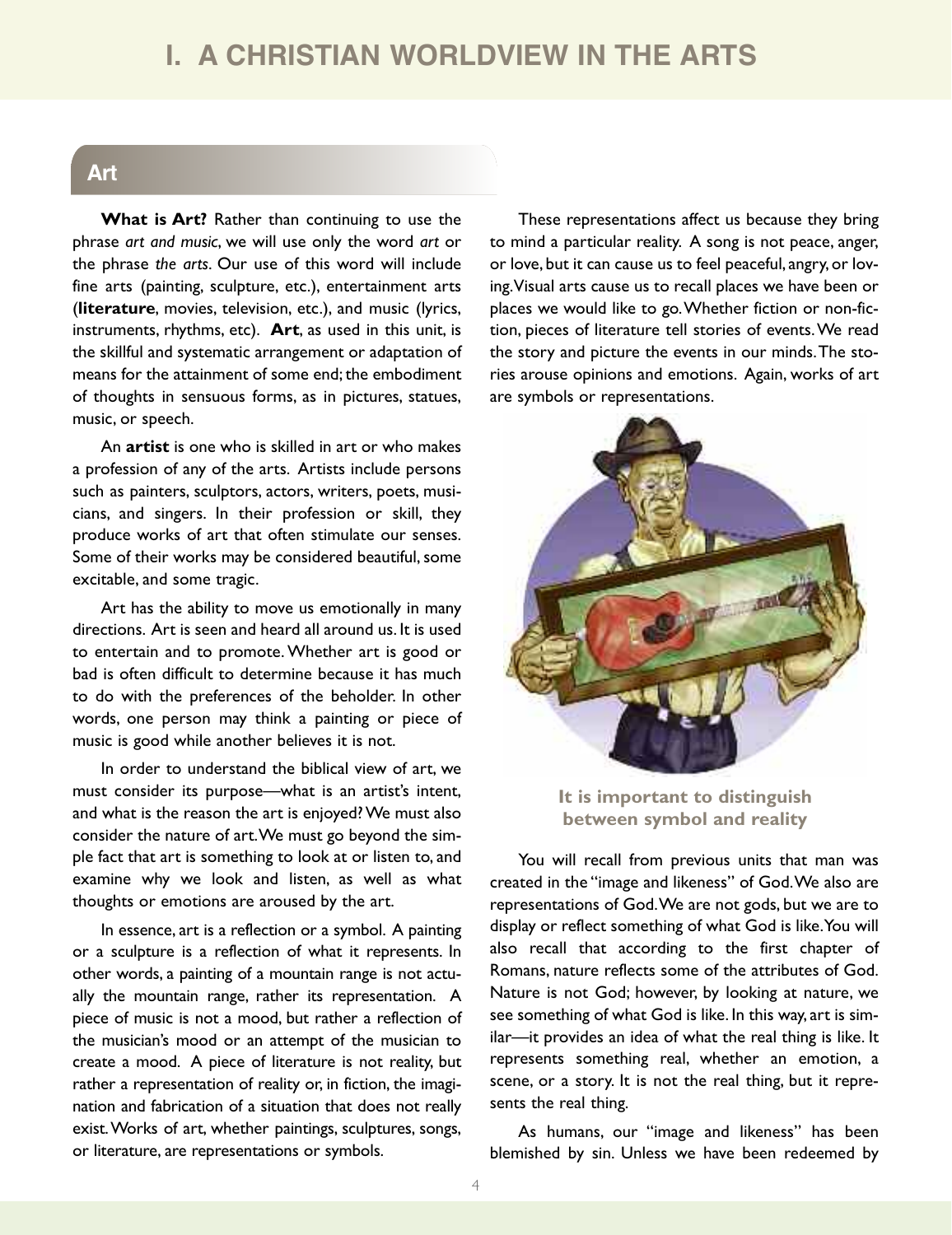Christ, we are poor representations of God. In order to represent God, we must be born again, and we must be Christ-like. It is only then that we properly reflect the attributes of God.

As with man and nature, art should also reflect God's attributes. Whether music, literature, or visual art, its purpose is to demonstrate God's attributes. Art should remind people of God or draw people closer to God. Sadly, today's art often tends to do the opposite.

Let us consider some biblical principles that can be directly related to works of art:

1 Corinthians 10:31: *"Whether therefore ye eat, or drink, or whatsoever ye do, do all to the glory of God."* This verse is a guide for both the artist and the person hearing or looking at the work of art.The question we must ask ourselves is,"Does this glorify God?" For the artist, this means considering whether the work would honor God. Does it remind people of God's attributes, does it portray God in a proper sense, does it draw people closer to God or distract them from God? For the artist, as well as the one perceiving the art, a valid question would be,"Would God be pleased with this?"

1 Corinthians 14:40: *"Let all things be done decently and in order."* Two matters are dealt with in this verse, decency and order. Decency is defined as propriety of conduct, speech, manners; proper; respectable; moderate. In regard to art, we must determine whether or not the work is indeed decent. As you have learned, we have a standard for determining decency. Our standard is theWord of God. It is important that we understand that our standard is not popular consent. Throughout the history of God's people, we see that the world's standard is rarely in line with Scripture. As we create art or view art, we must critique it according to its decency.

The second point taken from this verse concerns **order**. Order is methodical and harmonious arrangement; in accordance with rule; apt and appropriate. God created the universe with order. One of the amazing aspects of nature—one in which we see the attributes of God—is its beautiful order.When we look closely at the days of creation, we see that even the sequence of creation was in a preconceived order. Whatever was created could not have functioned or existed unless it was preceded by what was formerly created; whatever was created on a particular day was necessary for the survival and proper functioning of what was created on subsequent days.

For example, in Genesis 1:6–20 God created land and sea (He divided the water from the land). Next, He created plants, which must have land and water. Only after land, water, and plants, did God create birds and fish, which needed the previously created things. Nothing God does is disorderly. Everything has a plan and purpose and fits together accordingly. The planets are arranged in just the right place. Day and night come and go as planned by God.The seasons change. All of God's creation speaks of His harmonious arrangement.

Art, whether visual art, literature, or music, is to be created in a manner that exemplifies and supports the orderliness of God. God is never chaotic; man should not be either.When we create a symbol or a reflection through art, it should also be orderly.To do otherwise is to distort God's creation. Concerning art, we must ask ourselves,"Does this piece, or this style, reflect the beauty and order of God's creation or does it distort it? Does it promote order or chaos?"

Philippians 4:8: *"Finally, brethren, whatsoever things are true, whatsoever things are honest, whatsoever things are just, whatsoever things are pure, whatsoever things are lovely, whatsoever things are of good report; if there be any virtue, and if there be any praise, think on these things."*

Art stimulates the mind. It causes our thoughts to linger on its subject.When Scripture uses the word *sin*, it does so in reference to three types: sins of the mind, sins of the mouth, and sins of the body. In other words, we sin by thought, word, and deed.

Why would God be concerned with our thoughts? Does it not seem that as long as we do not say or do anything wrong, we are not actually sinning?The answer to that question is an emphatic "no!"All actions are preceded by thoughts—we think of something, then we do or say it.

In order to better understand this principle, consider the well-known sins of King David. David committed two heinous sins, adultery and murder. He saw a woman who was married to another man, and he wanted her as his own. However, notice in the following verses what led David to commit adultery and murder.

2 Samuel 11:2–4: *"And it came to pass in an eveningtide, that David arose from off his bed, and walked upon the roof of the king's house: and from the roof he saw a woman washing herself; and*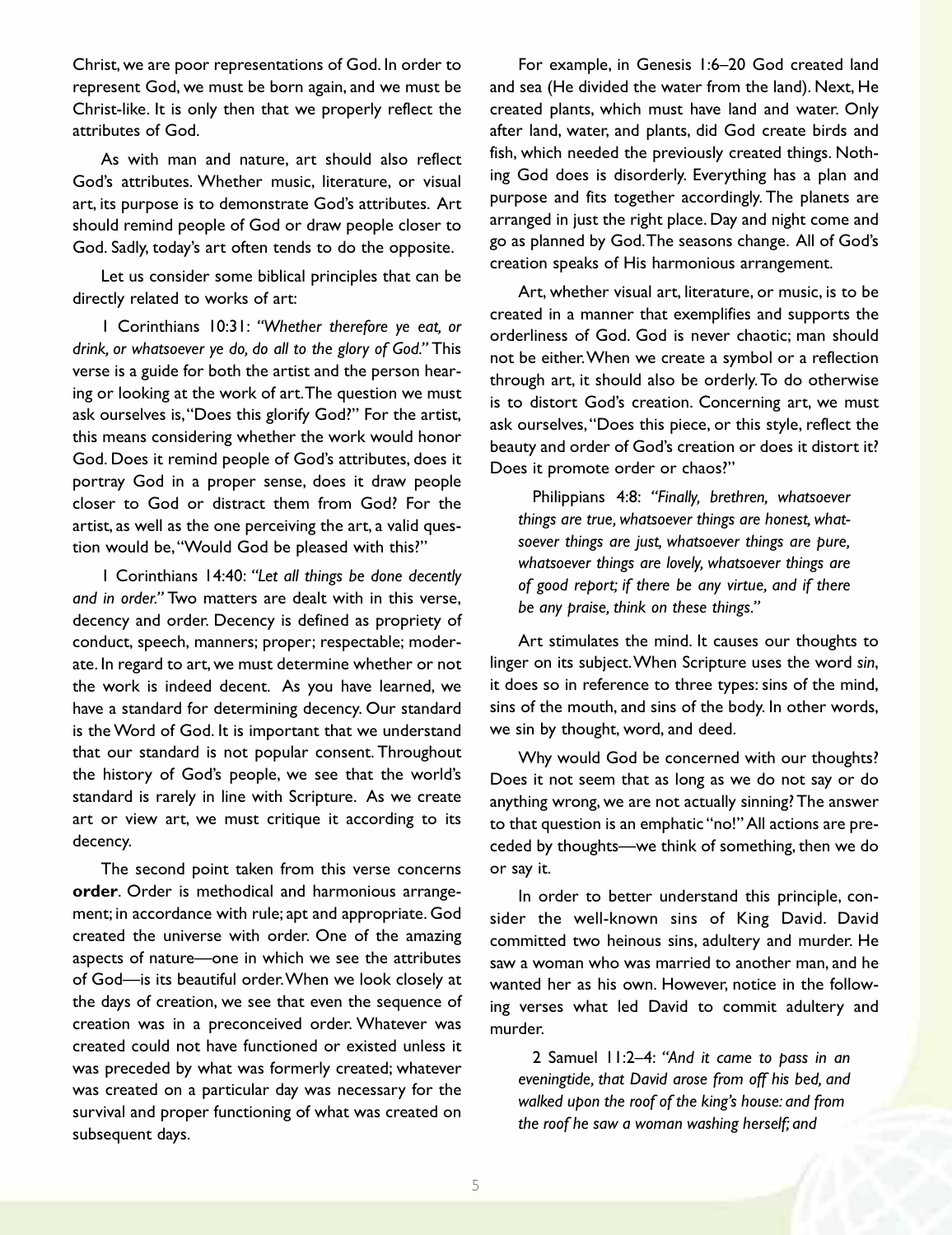*the woman was very beautiful to look upon. And David sent and enquired after the woman.And one said, Is not this Bathsheba, the daughter of Eliam, the wife of Uriah the Hittite? And David sent messengers, and took her; and she came in unto him, and he lay with her; for she was purified."*

These verses tell of David's adultery with Bathsheba.Notice that the sin of adultery was preceded by what David saw and the thoughts that resulted. David saw Bathsheba bathing, considered her very beautiful, and began to make plans to enter into an adulterous affair with her.Though the sin of adultery is emphasized, it began with what he saw and thought. Had David turned away instead of lingering on what he saw, he may have avoided the adulterous affair and the consequences that resulted from it.

2 Samuel 11:14–17: *"And it came to pass in the morning, that David wrote a letter to Joab, and sent it by the hand of Uriah. And he wrote in the letter, saying, Set ye Uriah in the forefront of the hottest battle, and retire ye from him, that he may be smitten, and die. And it came to pass, when Joab observed the city, that he assigned Uriah unto a*

*place where he knew that valiant men were. And the men of the city went out, and fought with Joab: and there fell some of the people of the servants of David; and Uriah the Hittite died also."*

Here is the account of David's next great sin—murder. In order to have Bathsheba as his wife, King David had her husband, Uriah, sent into battle to be killed. Though David did not kill Uriah with his own hand, he knew that sending him into the thick of battle would result in his death.These two very serious sins would continue to trouble this great king of Israel for the rest of his life. Both began with what David saw and the thoughts that were stimulated by what he saw.

Art stimulates our thoughts.This is not necessarily a bad thing. After all, it is God who created us with minds and the ability to reason, and even to imagine. However, Philippians 4:8 reminds us of what should occupy our thoughts. It is clear that as Christians we are to avoid thoughts that would displease God. It is also obvious from King David's story that to subject our eyes and minds to that which does not honor God will certainly lead toward sinful actions.

#### **Answer** *true* **or** *false* **for the following statements.**

- 1.1 \_\_\_\_\_\_\_\_\_\_\_\_\_\_\_ The religious convictions of people affect their convictions concerning art and music.
- 1.2 \_\_\_\_\_\_\_\_\_\_\_\_\_\_\_\_\_\_\_\_\_ Art is used to entertain and promote.
- 1.3 **Art is a reflection or a symbol.**
- 1.4 **I.4** \_\_\_\_\_\_\_\_\_\_\_\_\_\_\_\_ Art is not able to influence opinions or arouse emotions.
- 1.5 \_\_\_\_\_\_\_\_\_\_\_\_\_\_\_\_\_\_\_\_ All works of art glorify God.
- 1.6 \_\_\_\_\_\_\_\_\_\_\_\_\_\_ Whether or not something is decent depends on the opinion of the individual.
- 1.7 **All works of art demonstrate the order of God's creation.**
- 1.8 **\_\_\_\_\_\_\_\_\_\_\_\_** God's creation speaks of His harmonious arrangement.
- 1.9 What we think is not as important as what we say or do.
- 1.10 **All actions are preceded by thoughts.**
- 1.11 King David's sin was preceded by what he saw and thought.
- 1.12 \_\_\_\_\_\_\_\_\_\_\_\_\_\_ King David killed Uriah with his own sword.
- 1.13 **As Christians, it is dangerous to think.**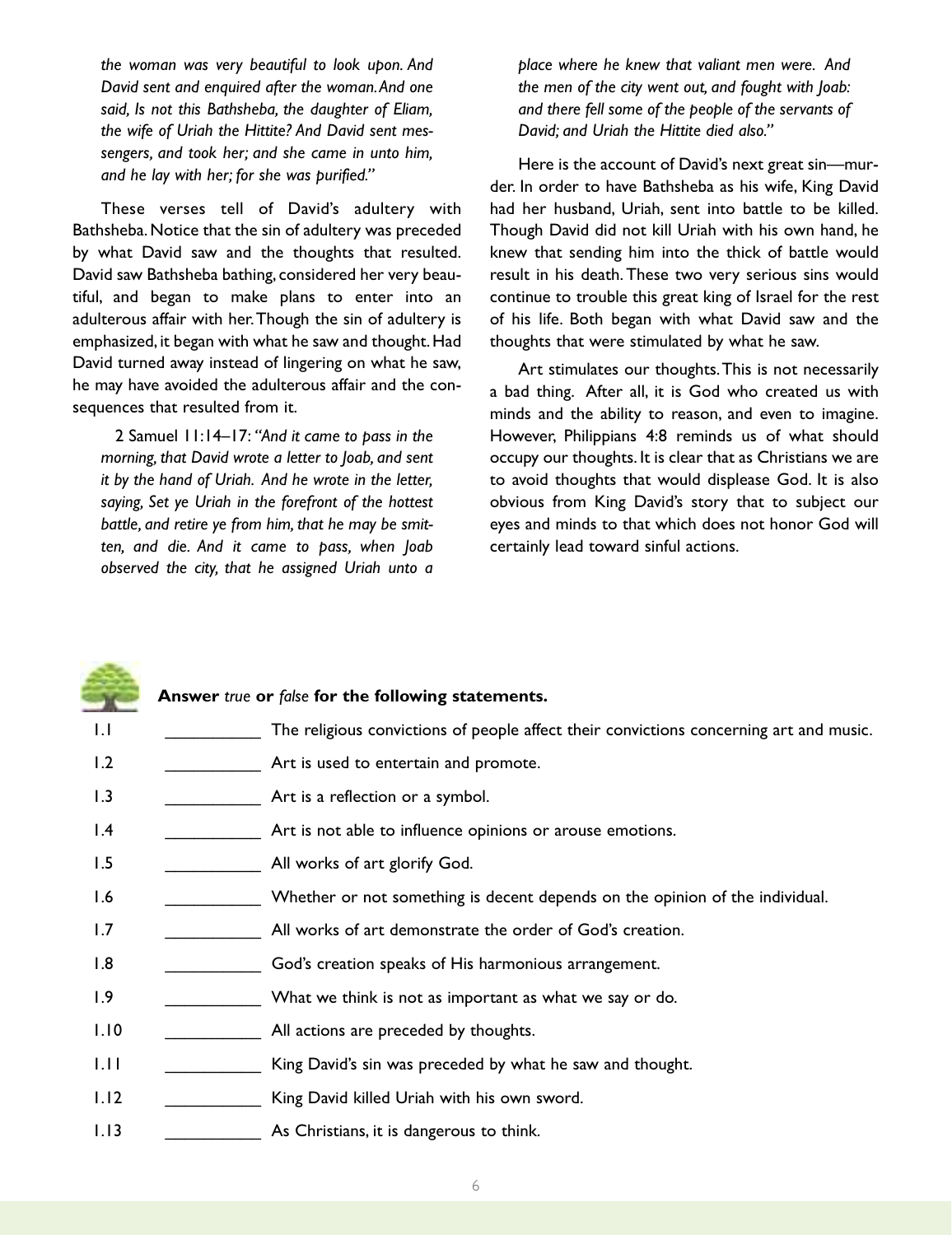

**Christian art is a vehicle to communicate biblical ideas and events**

What we have said thus far seems to emphasize the negative aspects of art. Although it is true that much of today's art could not be considered works that please God, it is also true that there are many beautiful works of music, art, and literature being created today. Sadly, these are competing with many other pieces that could be called anything but beautiful.The latter is a relatively new trend in western culture.This is due to the influence of secular humanism and other non-Christian beliefs.

This has not always been the case, however. As a matter of fact, Christians created many of our great pieces of art.These composers, artists, and writers created works with the express purpose of glorifying God.

The history of art for the purpose of expressing one's love and awe of God, as well as drawing others closer to God, can be traced back to Old Testament times. Though the second commandment disallowed the creation of a graven image of God, many artistic symbols were created for the purpose of worship.

God is a Spirit who cannot be duplicated by a work of art; nevertheless the prohibition against attempting this did not detract from the creation of artistic symbols that reminded people of the works and attributes of God. Some of these symbols were also reminders of God's presence in worship. Such symbols—especially those commanded by God to be placed in the Tabernacle—are described in Exodus, Leviticus, Numbers, and Deuteronomy.

Read the following excerpt from Exodus 25:

*And they shall make an ark of acacia wood: two cubits and a half shall be the length thereof, and a cubit and a half the breadth thereof, and a cubit and a half the height thereof. And thou shalt overlay it with pure gold, within and without shalt thou overlay it, and shalt make upon it a crown of gold round about. And thou shalt cast four rings of gold for it, and put them in the four corners thereof; and* *two rings shall be in the one side of it, and two rings in the other side of it. And thou shalt make staves of acacia wood, and overlay them with gold. And thou shalt put the staves into the rings by the sides of the ark, that the ark may be borne with them. The staves shall be in the rings of the ark: they shall not be taken from it. And thou shalt put into the ark the testimony which I shall give thee. And thou shalt make a mercy seat of pure gold: two cubits and a half shall be the length thereof, and a cubit and a half the breadth thereof. And thou shalt make two cherubims of gold, of beaten work shalt thou make them, in the two ends of the mercy seat. And make one cherub on the one end, and the other cherub on the other end: even of the mercy seat shall ye make the cherubims on the two ends thereof. And the cherubims shall stretch forth their wings on high, covering the mercy seat with their wings, and their faces shall look one to another; toward the mercy seat shall the faces of the cherubims be. And thou shalt put the mercy seat above upon the ark; and in the ark thou shalt put the testimony that I shall give thee. And there I will meet with thee, and I will commune with thee from above the mercy seat, from between the two cherubims which are upon the ark of the testimony, of all things which I will give thee in commandment unto the children of Israel.*

The symbols mentioned by this passage were beautiful pieces of art constructed by skillful artisans. They were to be used in the context of worship and represented God's presence with His people.

Over the years, other symbols began to be used to communicate God's presence.These included the table for offering the bread, the lampstand, the cloths, and the veil used in theTabernacle. One could even consider the vestments worn by the priests as beautiful works of art, all created according to God's instructions and used in the context of worship.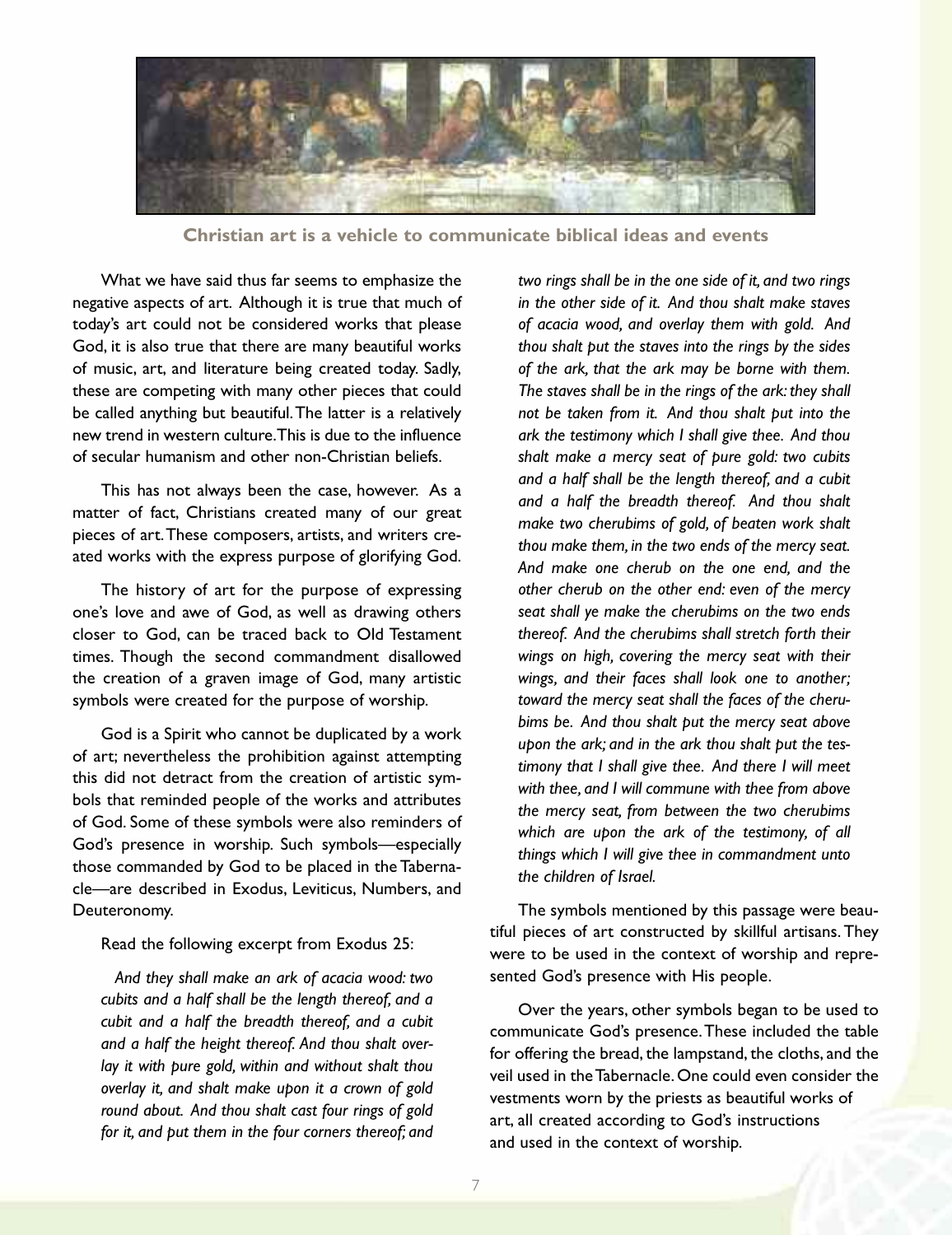With the advent of Christ, the Church recognized Him as the true image of God. God, who could not be represented or depicted by any piece of art, had actually been among them.Yet we have today great pieces of art even from Christ's time and as a direct result of His person and ministry.

We have the greatest literary work ever createdthe Bible. As you know, the Bible is certainly more than a work of literature; it is the very revelation of God Himself, inspired by the Holy Spirit. Nevertheless, the fact remains that it is also the greatest and most beautiful literary work that has ever existed.This is because the writers were each inspired by God and most clearly portrayed God and all His glory.

Many pieces of art from various periods of church history are also in existence today.These include, but are not limited to, the following:

1. **Church architecture** – Various styles of architecture have been used in the construction of churches throughout the world. These differ depending on the culture wherein they were built, as well as when they were constructed. Churches are often designed using a variety of symbols representing God and various biblical themes. Some churches are constructed in the form of a cross. Some are built with high spires, representing God's people reaching up toward Him. Others are constructed using large, round domes, to represent God reaching down and embracing His people.



**religion and culture**

- 2. **Mosaics** –These complex works of art have been created to represent various aspects of the life and ministry of Christ, the beauty of God's creation, and many other themes which would glorify God.
- 3. Various other forms of art which celebrate God and His works include:
	- glass, gold, and silver sculpture, and
	- ivory carvings and jewelry
	- stained glass windows
	- wood and stone carvings
	- decorative alters, pulpits, and other church furnishings
	- elaborate candles
	- beautiful tapestries
	- decorated books, including the binding as well as ornate typographies.

Much of what could be considered standards of great art are pieces depicting biblical characters and themes. For hundreds of years, works of art originating in a Christian culture had theological themes. These works were created to represent God's grace, power, and majesty. Artists created beautiful pieces as expressions of thanksgiving for what they believed God had done. To the best of their ability, they attempted to show the glory and wonder of God.

Some pieces of art were used not only to exhibit a work of beauty, but also to communicate the gospel. This is especially true of the pieces of art created in Europe during the Middle Ages, when many of the people were illiterate and church services were conducted in ancient languages that the people did not understand. Works of art became visible means of conveying biblical themes, history, and theology.

One of the world's most renowned artists is Michelangelo (1475–1564). His greatest interest was sculpting large marble statues, but he was a great painter and architect as well. Michelangelo especially enjoyed depicting extravagant examples of heroism and drama, and his greatest sources were the themes and characters of the Bible. Among his best-known works is the *Pietà*, a marble statue of Mary, the mother of Christ, holding Jesus after His crucifixion. Another great work consists of two paintings, *The Crucifixion of Saint* **Church buildings reflect their** *Peter* and its companion work, *The Conversion of Saint*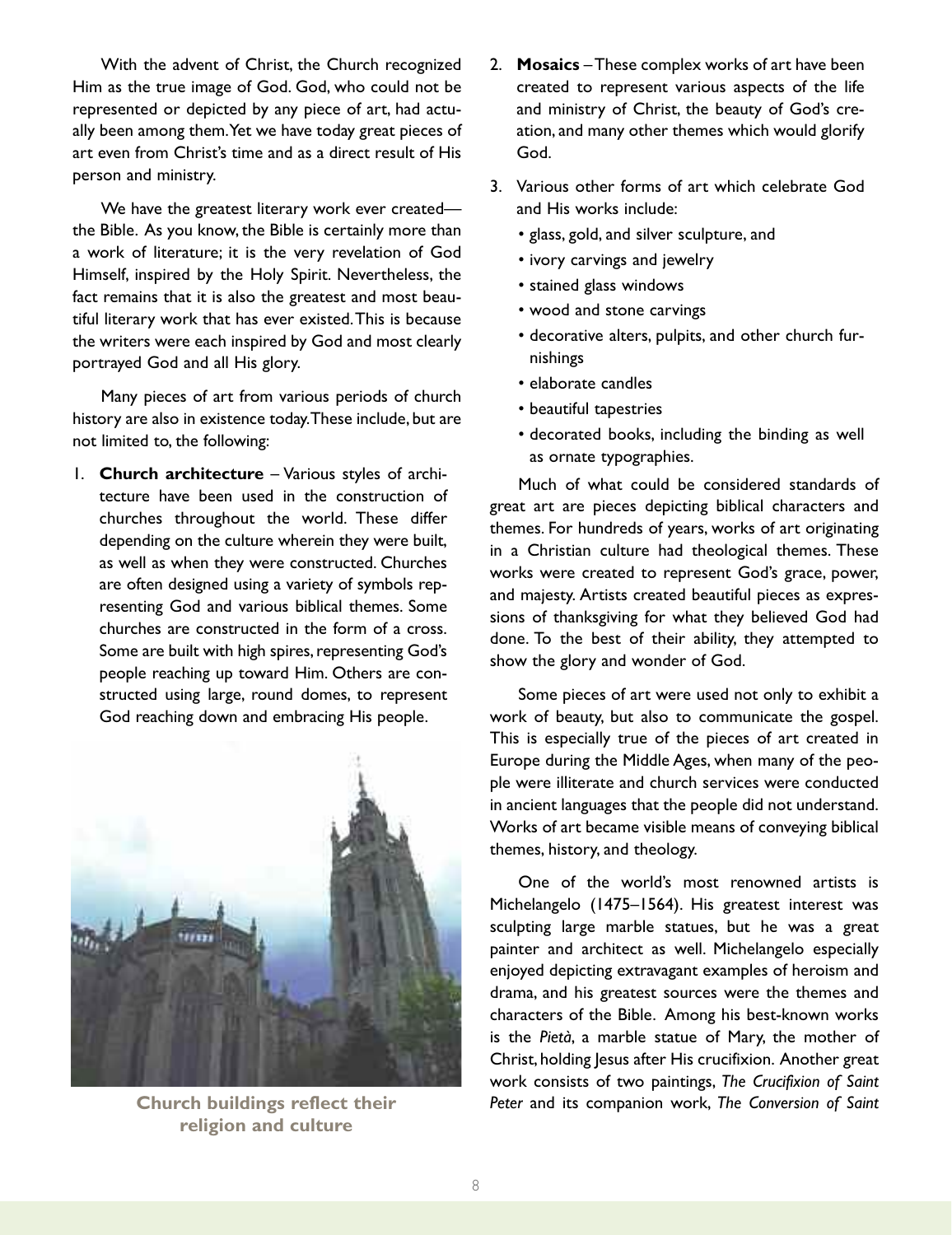*Paul*. Probably his greatest achievement as a painter was the painting of the ceiling of the Sistine Chapel. This **fresco** represents God the Creator.

Michelangelo is just one of the countless artists whose art glorified God. His works portrayed great heroes of the Bible and depicted many of the great, familiar Bible accounts. Those who view these works are not only impressed with their beauty but are also reminded of many portions of Scripture.When we consider Michelangelo's works, we recognize that they glorify God (1 Corinthians 10:31), are decent and orderly (1 Corinthians 14:40), and provoke viewers to meditate on biblical themes (Philippians 4:8).

Throughout history artists and sculptors have created works that promote the message of Scripture rather than deter from it. Though styles and tastes vary—and there may exist various arguments over what is "good" art and what is not—we can easily tell which works are consistent with those things God would want us to appreciate and those things we should reject.

A major point to remember is that art is symbolic. As we view works of art, we must ask ourselves what



they symbolize. Do they symbolize the truth about God and His creation or do they distort or deny those truths? Do they cause us to draw closer to God, or do they pull us away from Him? Do they remind us of the beauty of His creation, or do they disfigure it?



#### **Answer the following questions.**

1.14 People from which religion created many of the greatest pieces of art?

\_\_\_\_\_\_\_\_\_\_\_\_\_\_\_\_\_\_\_\_\_\_\_\_\_\_\_\_\_\_\_\_\_\_\_\_\_\_\_\_\_\_\_\_\_\_\_\_\_\_\_\_\_\_\_\_\_\_\_\_\_\_\_\_\_\_\_\_\_\_\_\_\_\_

\_\_\_\_\_\_\_\_\_\_\_\_\_\_\_\_\_\_\_\_\_\_\_\_\_\_\_\_\_\_\_\_\_\_\_\_\_\_\_\_\_\_\_\_\_\_\_\_\_\_\_\_\_\_\_\_\_\_\_\_\_\_\_\_\_\_\_\_\_\_\_\_\_\_

\_\_\_\_\_\_\_\_\_\_\_\_\_\_\_\_\_\_\_\_\_\_\_\_\_\_\_\_\_\_\_\_\_\_\_\_\_\_\_\_\_\_\_\_\_\_\_\_\_\_\_\_\_\_\_\_\_\_\_\_\_\_\_\_\_\_\_\_\_\_\_\_\_\_

\_\_\_\_\_\_\_\_\_\_\_\_\_\_\_\_\_\_\_\_\_\_\_\_\_\_\_\_\_\_\_\_\_\_\_\_\_\_\_\_\_\_\_\_\_\_\_\_\_\_\_\_\_\_\_\_\_\_\_\_\_\_\_\_\_\_\_\_\_\_\_\_\_\_

\_\_\_\_\_\_\_\_\_\_\_\_\_\_\_\_\_\_\_\_\_\_\_\_\_\_\_\_\_\_\_\_\_\_\_\_\_\_\_\_\_\_\_\_\_\_\_\_\_\_\_\_\_\_\_\_\_\_\_\_\_\_\_\_\_\_\_\_\_\_\_\_\_\_

\_\_\_\_\_\_\_\_\_\_\_\_\_\_\_\_\_\_\_\_\_\_\_\_\_\_\_\_\_\_\_\_\_\_\_\_\_\_\_\_\_\_\_\_\_\_\_\_\_\_\_\_\_\_\_\_\_\_\_\_\_\_\_\_\_\_\_\_\_\_\_\_\_\_

\_\_\_\_\_\_\_\_\_\_\_\_\_\_\_\_\_\_\_\_\_\_\_\_\_\_\_\_\_\_\_\_\_\_\_\_\_\_\_\_\_\_\_\_\_\_\_\_\_\_\_\_\_\_\_\_\_\_\_\_\_\_\_\_\_\_\_\_\_\_\_\_\_\_

\_\_\_\_\_\_\_\_\_\_\_\_\_\_\_\_\_\_\_\_\_\_\_\_\_\_\_\_\_\_\_\_\_\_\_\_\_\_\_\_\_\_\_\_\_\_\_\_\_\_\_\_\_\_\_\_\_\_\_\_\_\_\_\_\_\_\_\_\_\_\_\_\_\_

- 1.15 Since Old Testament times, what has been a primary purpose of art?
- 1.16 What is disallowed by the second commandment?
- 1.17 For what purposes were artistic symbols used in the construction of the Tabernacle?

1.18 What are some symbols used in the Old Testament to communicate God's presence?

1.19 What is the world's greatest literary work? \_\_\_\_\_\_\_\_\_\_\_\_\_\_\_\_\_\_\_\_\_\_\_\_\_\_\_\_\_\_\_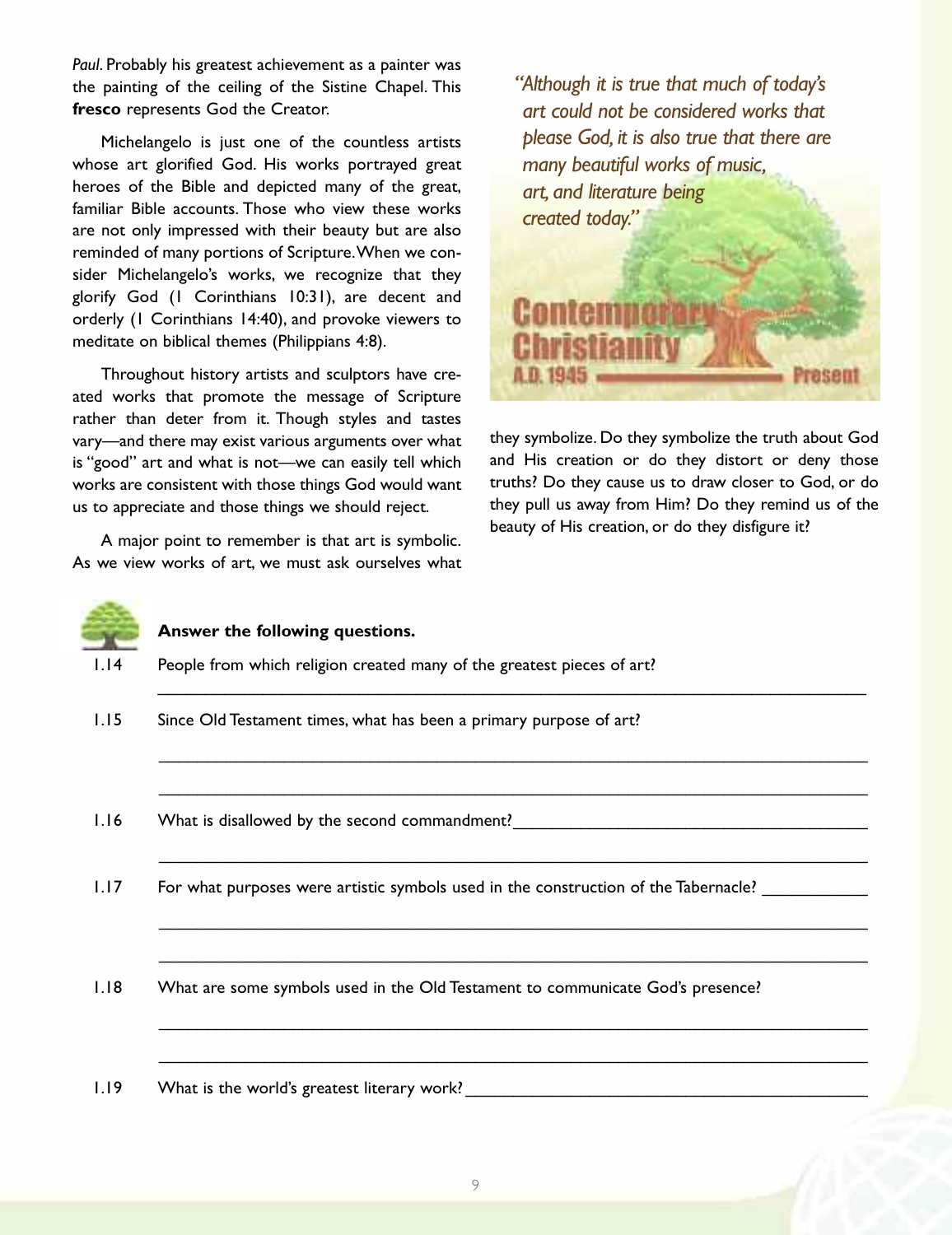$1.21$ What are some forms of art which have been used to celebrate God and His works?

 $1.22$ 

 $1.23$ 

 $1.24$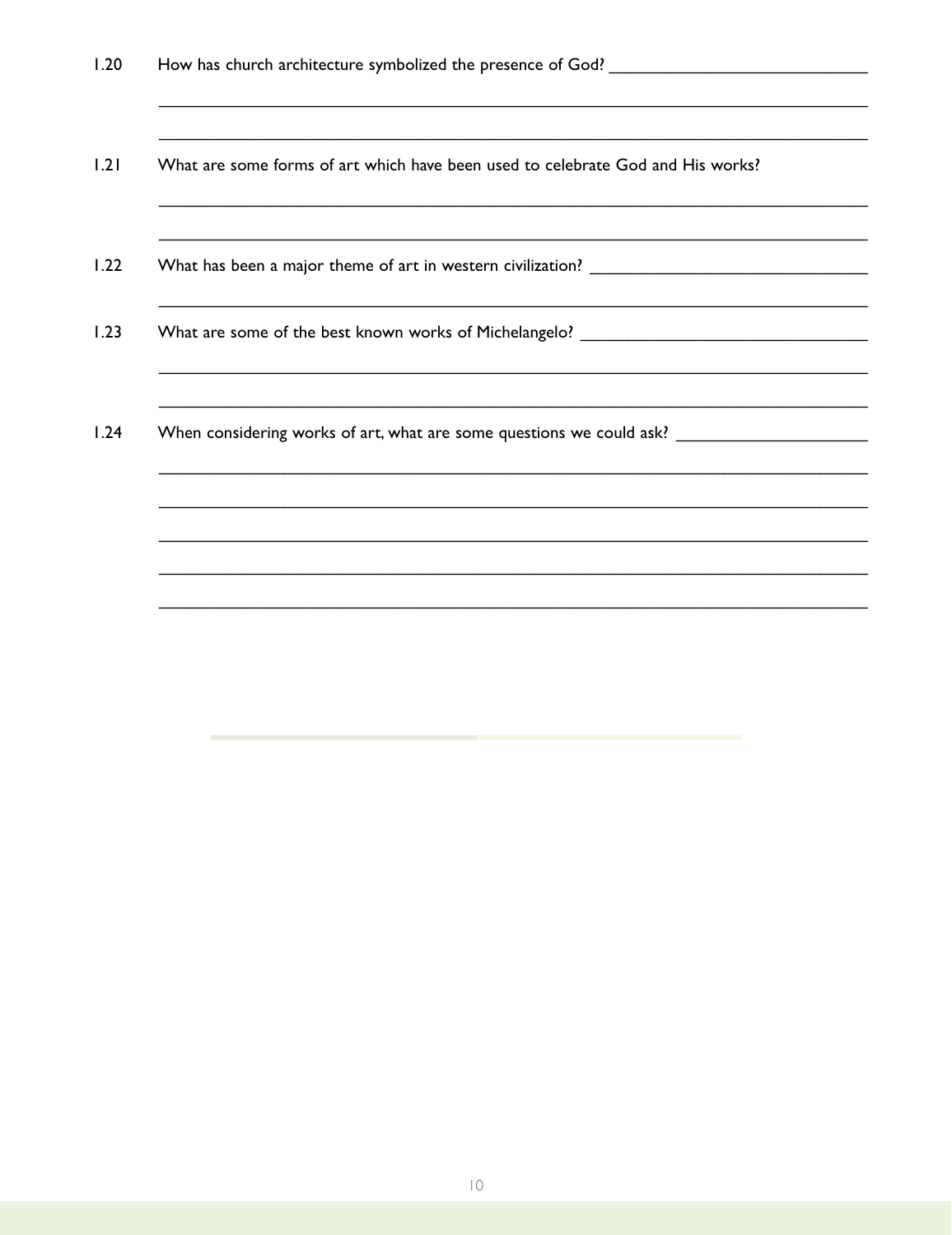

**Music is a powerful and diverse art form**

#### **music**

Music is an art form that has been present in virtually every period of the history of man and has been used for a variety of reasons such as worship, **political** rallies, warfare, celebrations, and individual enjoyment. Music is used to express every emotion including grief, anger, excitement, and joy. Due to the widespread use of music and its ability to arouse virtually every emotion, it is an art form that can be used to promote both good and evil.

Music is made up of rhythm, pitch, melody, harmony, and lyrics. Music actually has power—power to calm and power to excite. Consider the following passage from 1 Samuel 16:

*But the Spirit of the LORD departed from Saul, and an evil spirit from the LORD troubled him. And Saul's servants said unto him, Behold now, an evil spirit from God troubleth thee. Let our lord now* *command thy servants, which are before thee, to seek out a man,who is a cunning player on an harp: and it shall come to pass, when the evil spirit from God is upon thee, that he shall play with his hand, and thou shalt be well. And Saul said unto his servants, Provide me now a man that can play well, and bring him to me.Then answered one of the servants, and said, Behold, I have seen a son of Jesse the Bethlehemite, that is cunning in playing, and a mighty valiant man, and a man of war, and prudent in matters, and a comely person, and the LORD is with him. Wherefore Saul sent messengers unto Jesse, and said, Send me David thy son, which is with the sheep. And Jesse took an ass laden with bread, and a bottle of wine, and a kid, and sent them by David his son unto Saul. And David came to Saul, and stood before him: and he loved him greatly; and he became his armourbearer. And Saul sent*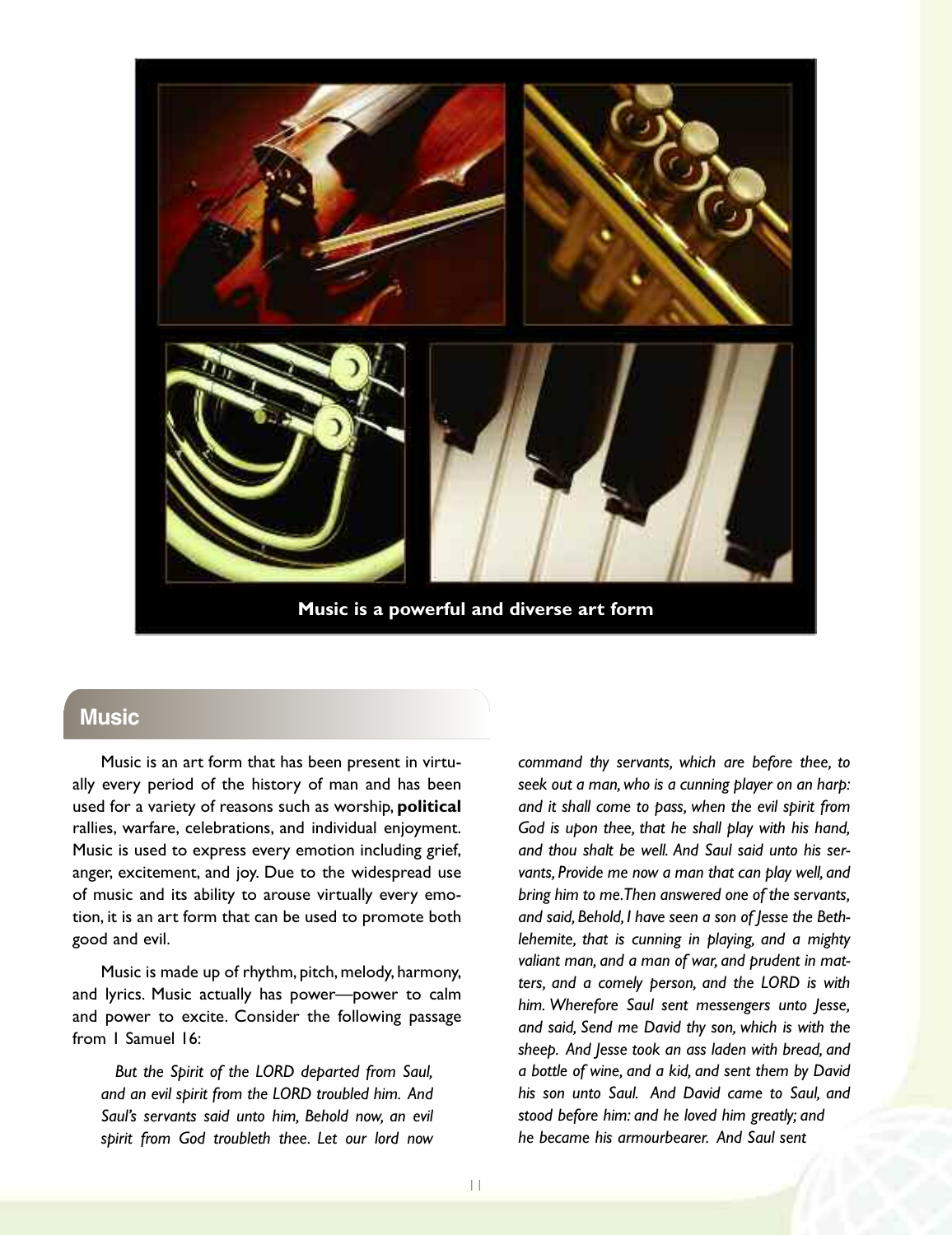*to Jesse, saying, Let David, I pray thee, stand before me; for he hath found favour in my sight. And it came to pass, when the evil spirit from God was upon Saul, that David took an harp, and played with his hand: so Saul was refreshed, and was well, and the evil spirit departed from him.*

David's skilled playing of the harp caused the spirit which was distressing Saul to depart from him (verse 23).

Throughout history people have been amazed and bewildered by the power of music. Even when no lyrics are included, changes of pitch, volume, tempo, rhythm, and harmony express a great variety of moods. Although music is intangible, is no longer audibly present once it is heard, and may sound different each time it is performed, it touches the soul and has the ability to communicate and evoke intense emotions. Long after the sound of a particular piece of music is no longer heard, it can live on within the mind of the hearer, and the emotions it induced may later awaken in the listener's memory.

Those who compose music are able to imagine or "hear" the music in their minds while reading or writing a piece, even though no sound waves are produced at the time. Ludwig von Beethoven (1770–1827), one of the greatest classical composers, began to lose his hearing in the late 1790s. Although he eventually became completely deaf, this did not hinder his composing. He was able to continue to compose beautiful sounds within his mind.

Martin Luther was a great Protestant reformer who believed that "next to theWord of God, music deserves the highest praise." Luther also wrote of the effects that music had on human beings:



*Whether you wish to comfort the sad, to terrify the happy, to encourage the despairing, to humble the proud, to calm the passionate, or to appease those full of hate—and who could number all these masters of the human heart, namely the emotions, inclinations, and affections that*

*impel humans to evil and good?—what more effective means than music could you find?*

As noted by Luther, music has the ability to comfort, excite, calm, and encourage. It is a wonderful gift from God that can greatly enhance our lives. For example, music may develop soundness of mind in times of confusion.

As is true of all that God has given us, music is something that can be used for both the benefit of man and the glory of God, or it can be used in a manner that draws people's minds away from Christ and His glory. Music may sadden, terrify, discourage, anger, and stir up a host of other adverse passions and emotions.Those who possess the ability to compose or perform music may use their gifts in a manner either pleasing or displeasing to God. Likewise, those who listen to music may listen to pieces that stir up within them emotions and reactions that draw them closer to God or those that hinder their walk with Him. As with anything else created by God, music is not good or bad in and of itself. How it is used makes such determinations.

As an art form, music is symbolic. Music is not joy, or grief, or sorrow, or jubilation—it represents these things or prompts these emotions. Neither does it necessarily represent a specific joy or sorrow; instead, it symbolizes the essence of joy or sorrow. In other words, specific incidents may make one sad—such as the loss of a loved one—while music may symbolize the essence of sorrow rather than the specific sense of sorrow for a loved one we have lost.Though music does not represent the specific, certain styles of music are associated with certain emotions. For example, when a person hears a hymn that had been sung at a funeral service, grief may once again be felt.

Music is in a realm similar to love, faith, and imagination.Though it may be intangible and indefinable, it is describable in its effects.When listening to music, even the least musically talented are able to describe the effect the music has on them.They are able to describe the emotions stirred up within them by the music.We listen to a piece of music, and we are able to identify whether the music excites us, calms us, makes us happy, or brings sadness. We may even be able to express whether the music sounds funny, scary, romantic, or religious.When lyrics are added to music, its message becomes even clearer.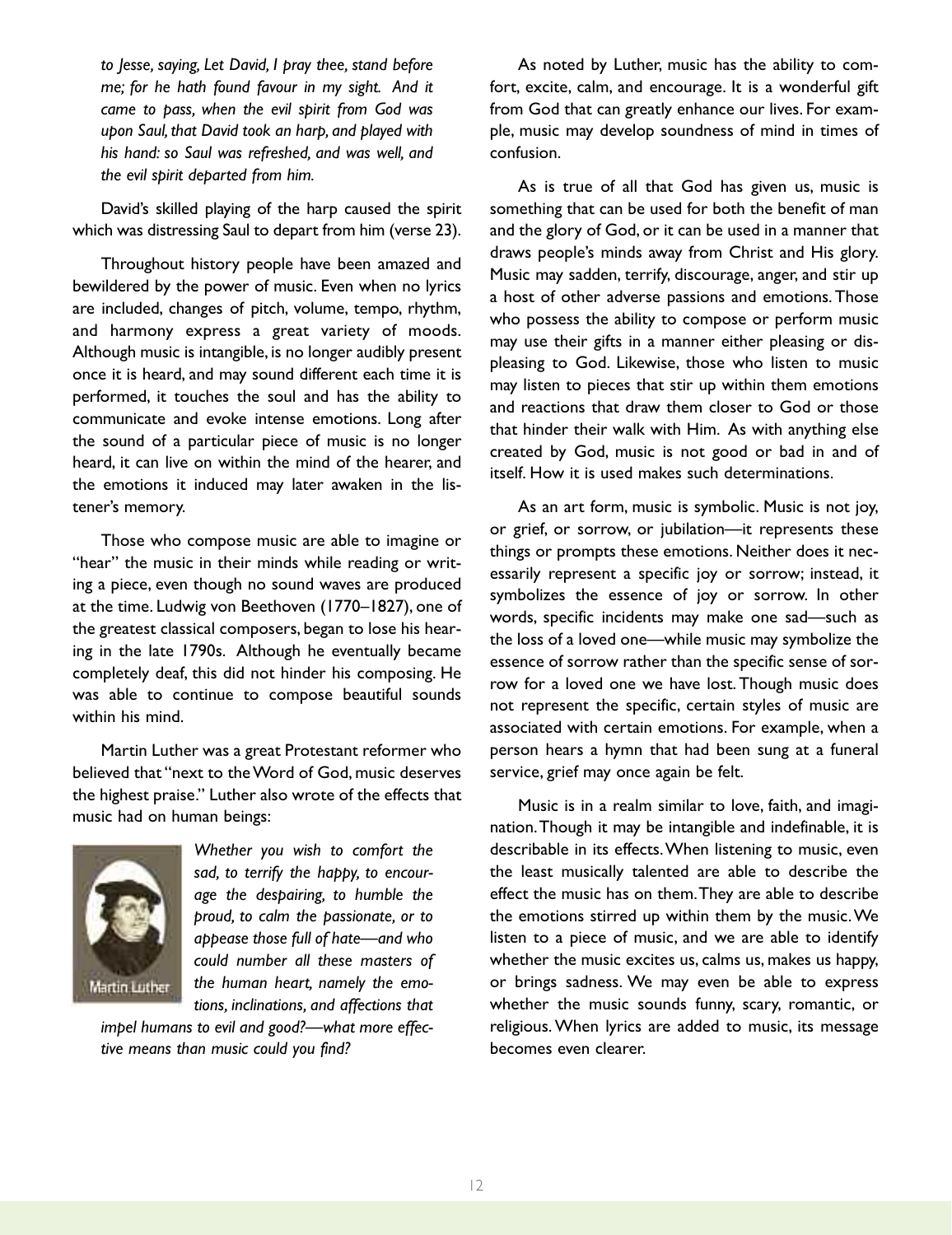

Isaac Watts (1674–1748) was an English minister who wrote more than 700 hymns and songs of praise. Several of these are present in many church hymnals. Among the most familiar are "Joy to theWorld," "O God, Our Help in Ages Past," "When I Survey the Wondrous Cross," and "There is a

Land of Pure Delight." Watts also adapted many of the psalms to music.Watts said that,"it is both a duty and a delight to worship God, and marvelous things happen when we find expression for our devotion in music, joining instrument and voice and sound to make one music for the Lord of all."

Styles and sounds of music vary from culture to culture. Within our own culture, styles have certainly changed over the years. Much debate exists among Christians concerning style and rhythm. It is not our purpose to attempt to settle such arguments; however, in determining whether music is good or bad, we should use the same criteria as with any other art form.We use a standard to make such a judgment, and that standard is theWord of God.Therefore, the sort of music Christians should compose and/or listen to must be determined by asking questions such as:"Does this glorify God?" (1 Corinthians 10:31); "Is this decent and orderly?" (1 Corinthians 14:40); and "Does this music cause me to meditate upon those things the Lord speaks of in Philippians 4:8?"

Music, probably more than any other form of art, challenges us toward honesty.While literature, poetry, and visual art are forms that can be seen by all, music is an art form that "paints images on one's mind." It stimulates thoughts and emotions that are only seen by God and the person listening to the music. No one else is able to see the "pictures" in our mind as we listen to certain pieces of music. For this reason, we must be honest when determining whether or not we should listen to certain works of music. We must honestly consider if the music is encouraging us to draw closer to God, and whether or not it is stirring up within us thoughts which are pleasing to God.When we are honest, we will know which types of music with which we should be involved.

|      | Answer true or false for the following questions.                                             |
|------|-----------------------------------------------------------------------------------------------|
| 1.25 | Music expresses very few emotions.                                                            |
| 1.26 | Music can have the power to calm and to excite.                                               |
| 1.27 | David played the timbrel in order to calm King Saul.                                          |
| 1.28 | Even after music is no longer heard, it has the ability to evoke intense emotions.            |
| 1.29 | Beethoven composed great pieces of music after he lost his hearing.                           |
| 1.30 | Martin Luther said that "next to the Word of God, literature deserves the highest<br>praise." |
| 1.31 | Music is a gift from God.                                                                     |
| 1.32 | The use of music determines whether it is good or bad.                                        |
| 1.33 | Certain styles of music are associated with certain emotions.                                 |
| 1.34 | The message of music becomes even clearer when lyrics are added.                              |
| 1.35 | Sir Isaac Newton wrote "Joy to the World."                                                    |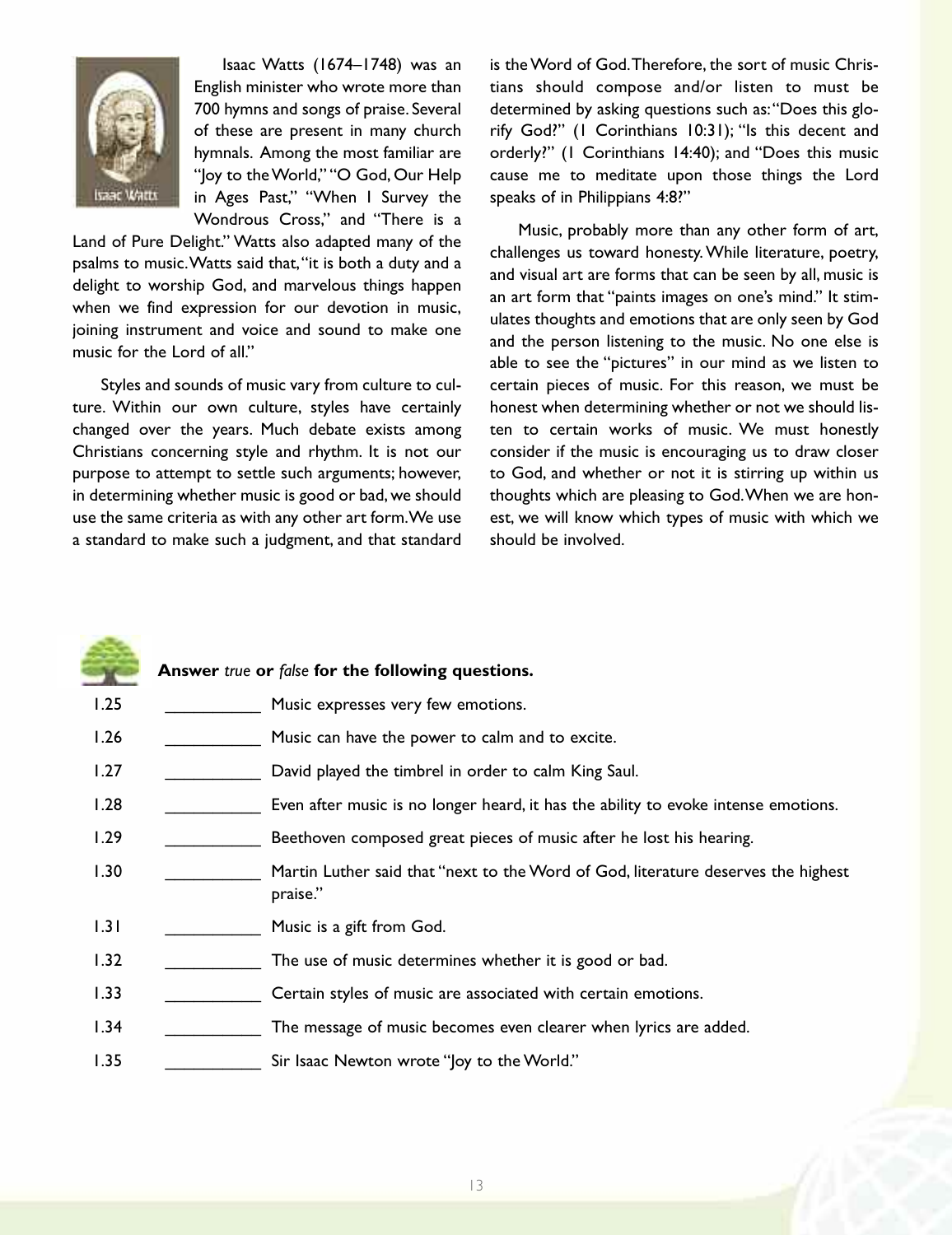#### **Literature**

The dictionary defines literature as written or printed productions; writings that pertain to a particular age, country, subject or branch. For our purpose, we will use the word *literature* in reference to written material, including fiction, non-fiction, and poetry. We include literature in this unit because authors and poets can be considered artists; and literary works, as with visual arts and music, are symbols that stimulate the mind and emotions.

Edward George Earle Bulwer-Lytton (1803–1873) said, "The pen is mightier than the sword." This means that societies are affected more by written words than by powerful armies. We have already stated that the Bible is history's greatest work of literature.The Bible contains virtually every style of literature—historical narrative, poetry, musical lyrics, legal documents, proverbs, parables, allegories, metaphors, similes, hyperbole, and many other literary forms. The styles of its writers can be described on a wide range, from primitive to sophisticated, from simple to complex. Yet the Bible is not profound simply because it is a great work of literature, but rather because of its ability to influence people. Surely the Bible proves the truth of Bulwer-Lytton's statement more than any other written work.

Consider why God chose to use the written word as His primary means of communicating with people. Once words are written, they are preserved and can be delivered to others, translated to any language, and passed on to future generations.We know that several portions of Scripture were immediately copied so that persons in various locations could read them.

*"Even in our day,someone in the most isolated part of the world,where no telephones or computers are available, can have the Bible."*

Contemp

A.D. 1945

The book of Revelation is a good example of this. It is probable that at least seven copies were immediately produced to be delivered to the seven churches in Asia Minor.

Revelation 1:11: *Saying, I am Alpha and Omega, the first and the last: and,What thou seest, write in a book, and send it unto the seven churches which are in Asia; unto Ephesus, and unto Smyrna, and unto Pergamos, and unto Thyatira, and unto Sardis, and unto Philadelphia, and unto Laodicea.*

Even in our day, someone in the most isolated part of the world, where no telephones or computers are available, can have the Bible.

Many forms of art have been used to promote ideals, philosophies, and religions, but none with greater potential than literature.The printed word has proven to be the most powerful tool for convincing people of virtually anything. This is particularly true of the Bible, but is also true of many other forms of literature, both fiction and non-fiction. One who is skilled in the art of writing can be extremely influential. One who reads must realize that the written word is able to radically affect the way we think and believe.

Literature has gone through as many changes as other forms of art. For centuries, Western civilization has produced great works, many of which have glorified God and supported the truth of Scripture. These include non-fiction writings such as history books, theology books, biographies, sermons, and Bible commentaries. Such writings exist from church fathers of the early years of Christianity, through the Protestant Reformation, and on to the present.

We can read the great debates of the early Church, which resulted in the formulation of doctrines that we now consider essential to the Christian faith. We can read of God's providential work in the advancement of His kingdom throughout history.We have available to us countless stories about the many heroic Christian martyrs and missionaries.We are able to read of those who gave up all their personal belongings to serve Christ by serving others.We have accounts of the separation of the Eastern Church and the Roman Church in 1054 A.D. We are able to read the works of great reformers such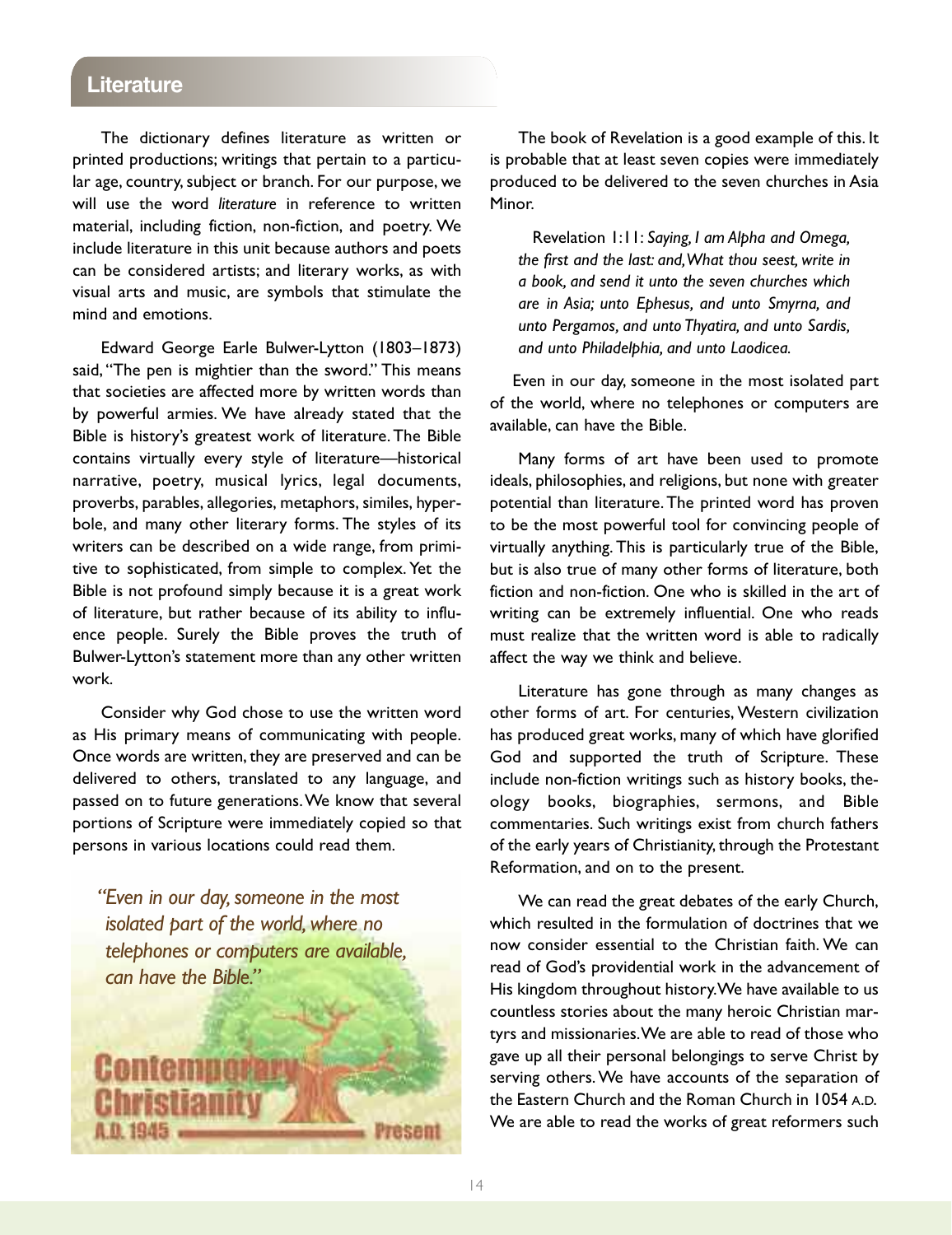as John Huss, Martin Luther, and John Calvin. We can read accounts that show that Christianity was the major impetus behind explorations that led to the discovery of the Americas. We can discover how early settlers desired to make the New World a Christian nation. Christianity has produced the greatest non-fiction works available to mankind.



Works of fiction have also had an enormous effect on readers. A great example of this is the classic allegory, *The Pilgrim's Progress,* by John Bunyan. Bunyan, a Puritan who was called the "Immortal Tinker," is one of the world's best-known Christian writers. Of the many books he wrote, his most famous is *The Pilgrim's Progress*.

In 1660 the English government believed that the only way to encourage unity in the country was to force religious conformity. Independent churches were disallowed, as was preaching. Bunyan, a minister, refused to obey the laws established to stop the growth of independent churches and was arrested. He was sentenced to remain in prison until he agreed to conform. Bunyan was thirty-two years old when he was sentenced and remained in prison twelve years. During that time he wrote his two major works, *Grace Abounding to the Chief of Sinners*, and *The Pilgrim's Progress*.The former was his autobiography, and the latter became one of the world's best-known works of literature.

Finally, in 1672, Charles II issued a "Declaration of Religious Indulgence," and Bunyan, along with others, was set free. He was immediately appointed pastor of an independent congregation. However, the following year the king withdrew his declaration, and Bunyan was again

put into prison. He was released four years later, and on February 18, 1677, published the work for which he is so well known. Prior to his death in 1688, Bunyan wrote forty additional books.

*The Pilgrim's Progress* is only one of the countless examples of Christian works of fiction.Throughout the ages, biblical themes and heroes have been the inspiration for many such works. Biblical topics such as salvation, the victory of good over evil, the establishment of God's kingdom, and man's struggle with temptation have provided inspiration for countless writers.

As with other works of art, we must appraise works of literature by using the standard the Bible provides.We ask questions such as, "Does this piece promote the truths of Scripture?" "Does this book draw readers nearer to God?" "Is this work of literature decent?" "Does this book lead its readers to godly meditation?"

It is wonderful that God has given people gifts that enable them to produce great works of art. As with many things God has given man, art may be used for the glory of God or in a sinful manner. As Christians, we should be able to enjoy great music, beautiful paintings, and sculptures.We should read the marvelous works of literature that have been produced throughout the ages. We certainly do not need to hide from these things.We should enjoy them and be educated about them; however, we must always ask ourselves whether such works are pleasing to God.

We are greatly affected by what we see and hear. When we conduct our lives according to Scripture, we will know how to make decisions about art, music, and literature.



#### **Answer these questions.**

1.36 In this unit, what sorts of works are included in the word *literature*?

\_\_\_\_\_\_\_\_\_\_\_\_\_\_\_\_\_\_\_\_\_\_\_\_\_\_\_\_\_\_\_\_\_\_\_\_\_\_\_\_\_\_\_\_\_\_\_\_\_\_\_\_\_\_\_\_\_\_\_\_\_\_\_\_\_\_\_\_\_\_\_\_\_\_

\_\_\_\_\_\_\_\_\_\_\_\_\_\_\_\_\_\_\_\_\_\_\_\_\_\_\_\_\_\_\_\_\_\_\_\_\_\_\_\_\_\_\_\_\_\_\_\_\_\_\_\_\_\_\_\_\_\_\_\_\_\_\_\_\_\_\_\_\_\_\_\_\_\_

\_\_\_\_\_\_\_\_\_\_\_\_\_\_\_\_\_\_\_\_\_\_\_\_\_\_\_\_\_\_\_\_\_\_\_\_\_\_\_\_\_\_\_\_\_\_\_\_\_\_\_\_\_\_\_\_\_\_\_\_\_\_\_\_\_\_\_\_\_\_\_\_\_\_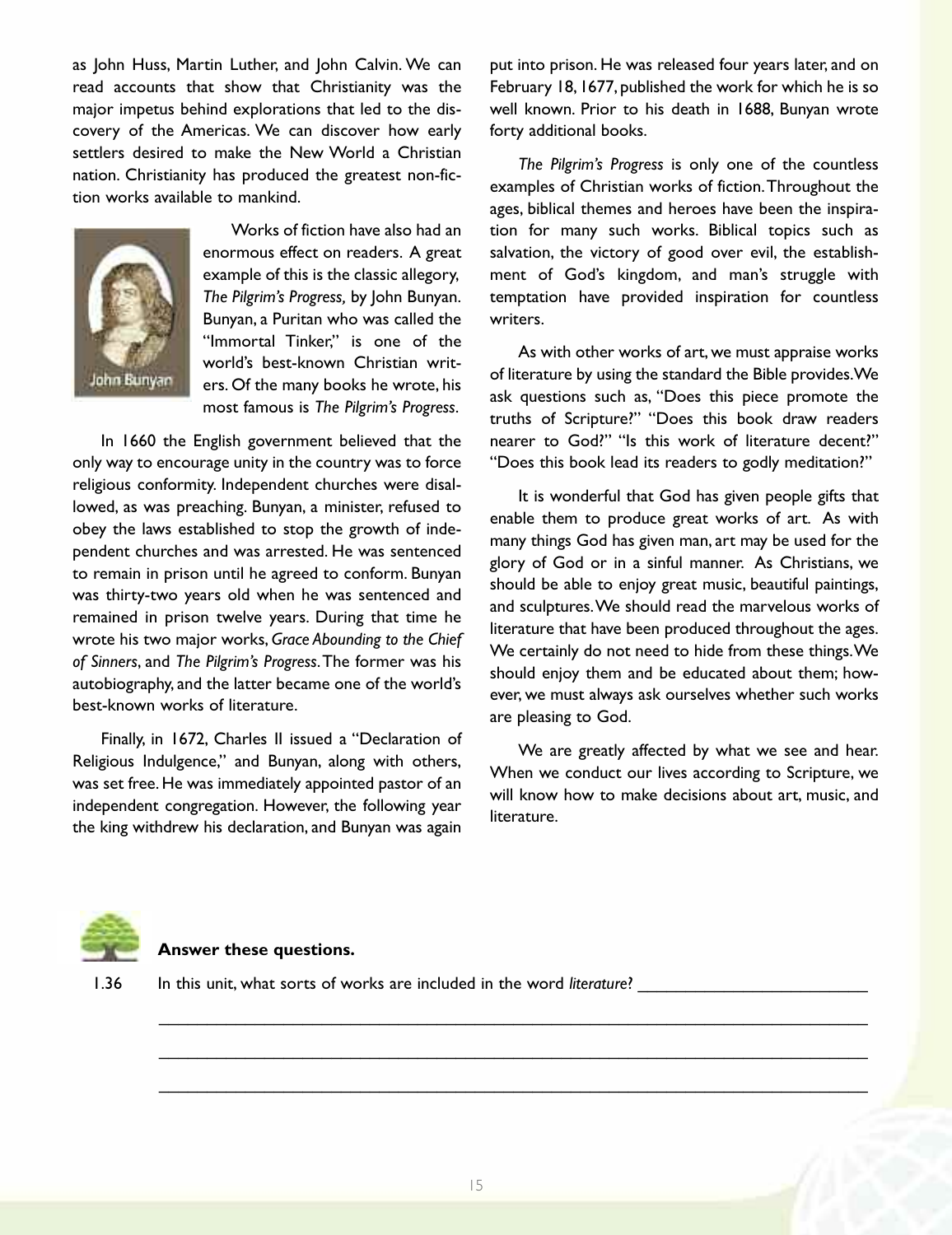| ,我们也不会有什么?""我们的人,我们也不会有什么?""我们的人,我们也不会有什么?""我们的人,我们也不会有什么?""我们的人,我们也不会有什么?""我们的人 |
|----------------------------------------------------------------------------------|
|                                                                                  |
|                                                                                  |

\_\_\_\_\_\_\_\_\_\_\_\_\_\_\_\_\_\_\_\_\_\_\_\_\_\_\_\_\_\_\_\_\_\_\_\_\_\_\_\_\_\_\_\_\_\_\_\_\_\_\_\_\_\_\_\_\_\_\_\_\_\_\_\_\_\_\_\_\_\_\_\_\_\_



#### **Do the following Reading andWriting Project.**

1.44 Read a work by John Bunyan. On a separate piece of paper, write a one-page summary and describe how Bunyan communicates a Christian worldview in his work.





Review the material in this section to prepare for the Self Test.The Self Test will check your understanding of this section.Any items you miss on this test will show you what areas you need to restudy.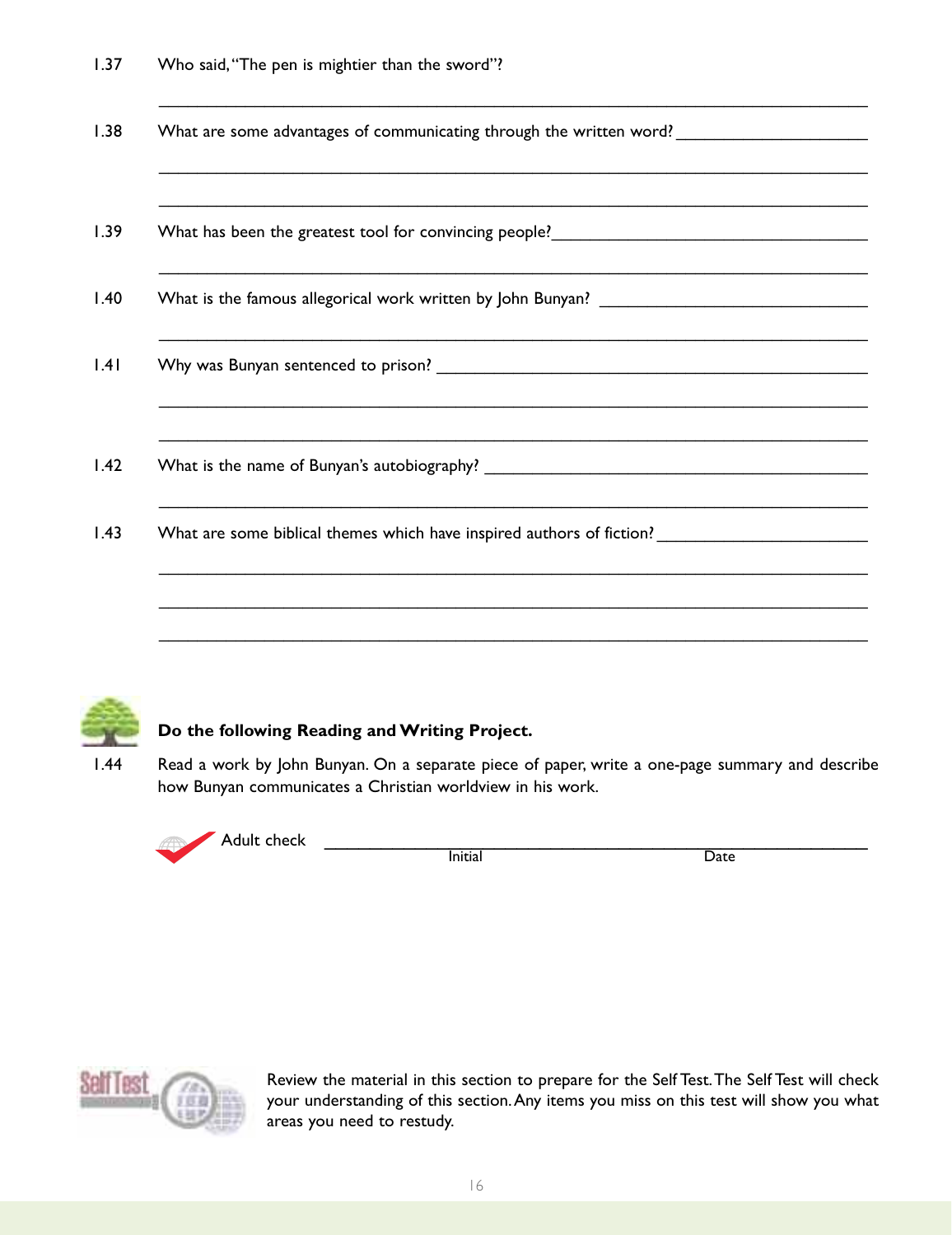## **SeLF teSt 1**

**Underline the best word or phrase in the following statements** (each answer, 4 points).

- 1.01 An (**accountant, scholar, artist**) is one who is skilled in art or who makes a profession of any of the arts.
- 1.02 In essence, art is a reflection or a (**copy, symbol, forgery)**.
- 1.03 Art (**represents, destroys, ignores**) something real.
- 1.04 As humans, our "image and likeness" has been blemished by (**sin, fame, art**).
- 1.05 According to 1 Corinthians 14:40, all things should be done (**beautifully, decently, quickly**) and in order.
- 1.06 All of God's (**law, love, creation**) demonstrates His harmonious arrangement.
- 1.07 King David committed the sins of (**blasphemy, idol worship, adultery**) and murder.
- 1.08 King David had (**Hezekiah, Uriah, Molech**) sent into battle to be killed.
- 1.09 Many artistic symbols were used in the construction of the (**ark, garden,Tabernacle**).
- 1.010 Among Michelangelo's greatest pieces of art is the (**Medallion, Pietà, Shroud**), a marble statue of Mary holding Jesus after His crucifixion.
- 1.011 (**Jonathan, Saul, Uriah**) became refreshed and well when David played the harp for him.
- 1.012 Ludwig von Beethoven began to lose his (**life, sight, hearing**) in the late 1790s.
- 1.013 Music represents or prompts the (**emotions, battles, knowledge**).
- 1.014 When (**tones, rhythms, lyrics**) are added to music, its message becomes even clearer.
- 1.015 One who is skilled in the art of writing can be extremely (**boring, intelligent, influential**).

**Answer** *true* **or** *false* **for the following statements** (each answer, 3 points).

- 1.016 \_\_\_\_\_\_\_\_\_\_\_\_\_\_\_\_\_\_\_ Art is used to entertain and promote.
- 1.017 Works of art affect us because they bring to mind a particular reality.
- 1.018 \_\_\_\_\_\_\_\_\_\_\_\_\_\_ Art always reminds people of God and draws them nearer to Him.
- 1.019 **\_\_\_\_\_\_\_\_\_\_** The second commandment disallows the creation of a graven image of God.
- 1.020 \_\_\_\_\_\_\_\_\_\_ *The Pilgrim's Progress* was written by the great author, Michelangelo.
- 1.021 \_\_\_\_\_\_\_\_\_\_\_\_\_\_\_\_ Music is a relatively new discovery.
- 1.022 Music can express a great variety of moods.
- 1.023 \_\_\_\_\_\_\_\_\_\_\_\_\_\_\_ Martin Luther was against the use of music.